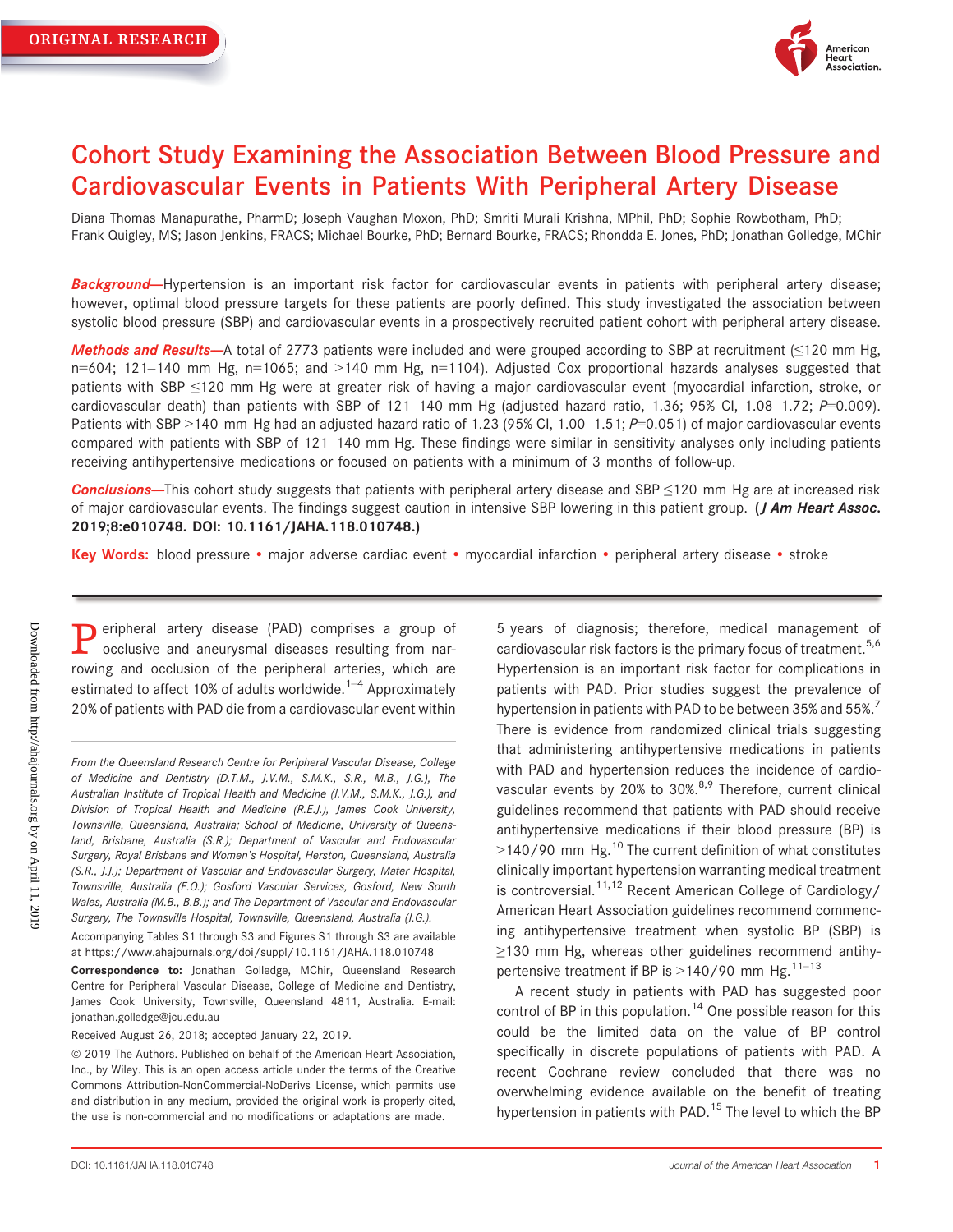# Clinical Perspective

#### What Is New?

- The optimal blood pressure (BP) targets in patients with peripheral artery disease are controversial.
- This large observational study found that patients with peripheral artery disease who had systolic BP ≤120 mm Hg at recruitment were at increased risk of subsequent major cardiovascular events than those with systolic BP of 121 to 140 mm Hg at recruitment.

#### What Are the Clinical Implications?

- This study identifies patients with peripheral artery disease and systolic BP  $\leq$ 120 mm Hg as at high risk of major cardiovascular events.
- The findings also raise some concern over aggressive BP lowering in patients with peripheral artery disease.

should be lowered in these patients is also controversial. Recently, 2 large trials that included patients with PAD, performed by the ACCORD (Action to Control Cardiovascular Risk in Diabetes) trial and SPRINT (SBP Intervention Trial) research groups, assessed the efficacy of intensive SBP lowering to <120 mm Hg, as opposed to more conventional SBP targets (<140 mm Hg), to reduce major cardiovascular events.<sup>16,17</sup> The trials had contradictory results. Findings from SPRINT suggested that intensive SBP lowering reduced the incidence of cardiovascular events substantially, whereas the ACCORD trial results indicated that intense SBP lowering did not reduce cardiovascular events.<sup>16,17</sup> Another trial that also included patients with PAD reported that the incidence of cardiovascular events was lowest among patients with an average SBP between 135 and 145 mm Hg.<sup>18</sup> The relationship between SBP and cardiovascular events was best represented by a J-shaped curve. Several studies have demonstrated this relationship in a variety of different populations.<sup>19–22</sup>

These data emphasize that the optimal SBP target for patients with PAD remains controversial. Randomized trials frequently include only selected patients with PAD and, therefore, data for heterogeneous cohorts of real-world patients are important to qualify findings from such trials. In this current study, the relationship between SBP and cardiovascular events was examined in a large heterogeneous group of patients with PAD. The aims of this study were to examine the following:

- 1. The prevalence of hypertension using different definitions based on SBP targets in previous trials, including >120 and >140 mm Hg. 12, 13, 16
- 2. The association of SBP categories (≤120, 121–140, and >140 mm Hg) with cardiovascular events.

# **Methods**

Requests for access to data, analytic methods, and study materials should be made to the corresponding author.

#### Study Design and Participants

This investigation was designed as part of an ongoing prospective cohort study that aims to identify risk factors associated with PAD diagnosis and outcome. The study commenced in 2002 and remains ongoing. Patients were recruited from inpatient and outpatient vascular services in Australia, including The Townsville Hospital, the Mater Hospital Townsville, Gosford Vascular Services, and The Royal Brisbane and Women's Hospital.

For inclusion in the current study, patients had to have PAD, including lower/upper limb atherothrombosis; carotid stenosis or aneurysm of the aorta or peripheral arteries, diagnosed by a vascular specialist; and the assessment of BP at recruitment. BP, risk factors, and medications of the patients were only recorded at study entry. The study was performed in accordance with the Declaration of Helsinki, and ethical approval was granted from the respective institutional ethics committees. Written informed consent was also obtained from all participants.

#### Definition and Measurements of Risk Factors

Smoking status was classified as ever (including current and former smoker) or never smoker. $23-25$  Hypertension and diabetes mellitus were defined by a history of diagnosis or treatment for these conditions.<sup>23–25</sup> Coronary heart disease (CHD) was defined by a history of myocardial infarction (MI), angina, or treatment for CHD.<sup>23-25</sup> Body mass index was measured as previously described.<sup>26</sup> Estimated glomerular filtration rate was calculated, as previously described, using the Chronic Kidney Disease Epidemiology collaboration group formula because we have previously reported this to most accurately predict complications in patients with  $PAD<sup>27</sup>$ 

#### Definition of Presenting Problem

Patients presenting with one of the following PAD problems were included in this study: (1) Asymptomatic carotid artery stenosis: Diagnosed when at least one carotid artery has ≥50% stenosis or occlusion, identified by carotid duplex, but the absence of physician-confirmed symptoms of focal transient ischemic attack, amaurosis fugax, or stroke, as previously described.<sup>28</sup> (2) Nonthreatening limb ischemia: This included patients with symptoms related to obstruction of limb arteries, as confirmed by a vascular specialist by identification of absence of limb pulses, ankle-brachial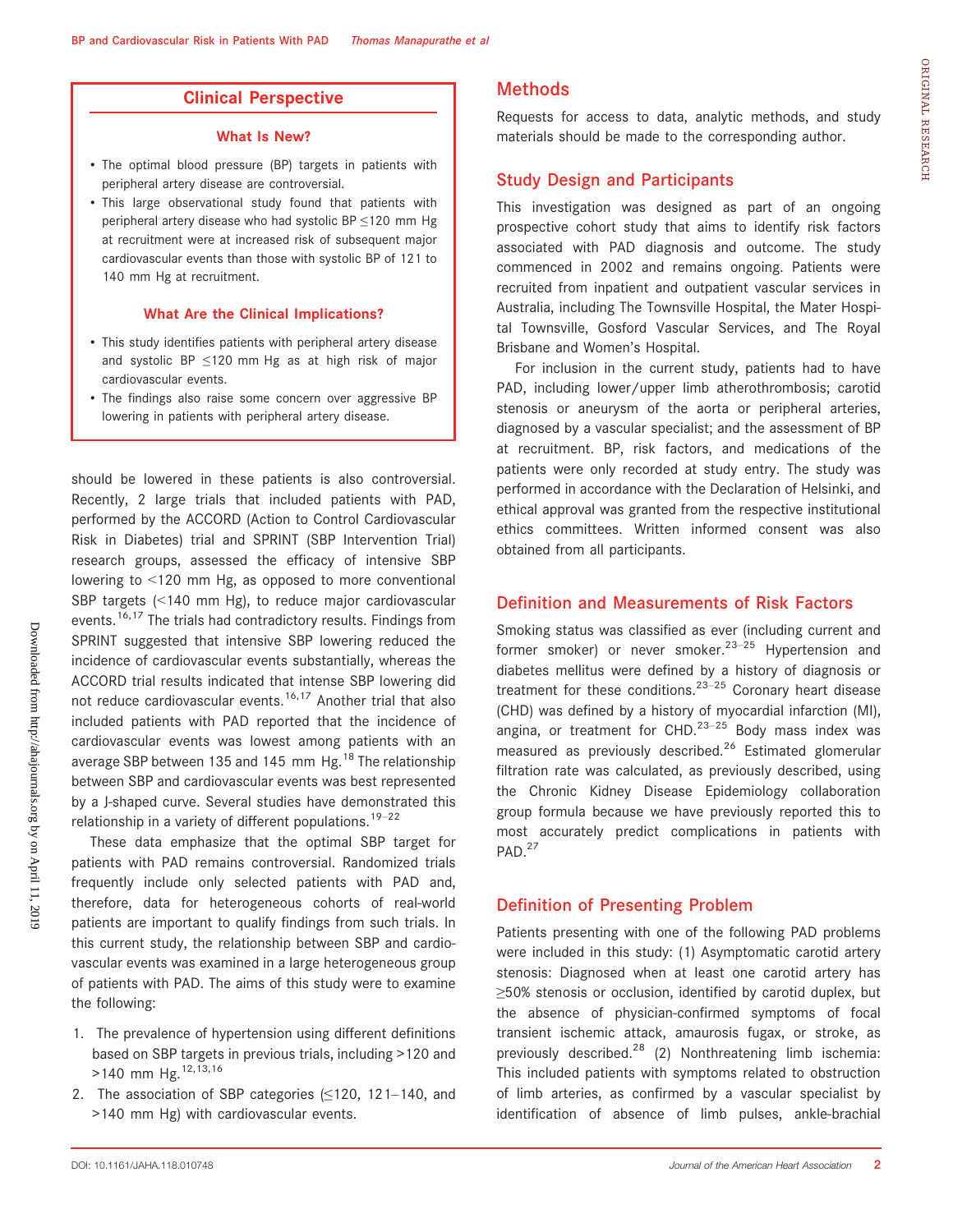pressure index <0.9, and/or significant stenosis (>50%) or occlusion of limb arteries on computed tomographic angiography or duplex imaging that did not meet criteria for critical limb ischemia. $24,26$  (3) Aneurysm of the aorta or peripheral arteries: Aortic aneurysm was defined as maximum aortic diameter  $\geq$ 30 mm.<sup>24–26</sup> Iliac artery aneurysm was defined by common or internal iliac artery diameters ≥15 and ≥8 mm, respectively. Femoral artery aneurysm was defined by common femoral or superficial femoral artery diameter of ≥15 mm. Popliteal artery aneurysm was defined as popliteal artery diameter  $\geq$ 9 mm, as previously described.<sup>29</sup> (4) Symptomatic carotid artery stenosis: Defined as the presence of ≥50% stenosis or occlusion of at least one carotid artery identified with carotid duplex with the presence of physicianconfirmed symptoms of focal transient ischemic attack, amaurosis fugax, or stroke, as previously described.<sup>28</sup> (5) Critical limb ischemia: Rest pain, arterial ulcer, or gangrene of the limb attributable to atherothrombosis of the limb arteries. Peripheral atherothrombosis was confirmed, as detailed above. $24,26$ 

#### Blood Pressure

This was measured at recruitment using a digital BP monitor, Omron Intellisense (HEM–907), according to current clinical guidelines.<sup>13</sup> Resting BP was measured at the patient's first visit.

#### **Medications**

The patient's medications were recorded at recruitment, including antiplatelets, diuretics (frusemide, thiazides, potassium sparing, and indapamide),  $\alpha$  blockers, angiotensinconverting enzyme inhibitors, angiotensin receptor blockers,  $\beta$  blockers, calcium channel blockers, statins, fibrates, metformin, and insulin.

#### **Outcomes**

Participants were followed up as outpatient or inpatient as part of their normal care. Outcome data were recorded during clinical reviews on prospectively defined case report forms. A vascular specialist also reviewed charts and hospital electronic records of patients. Data were linked with hospital admission records, as previously described.<sup>30,31</sup> Linked data were obtained from the Queensland Hospital Admitted Data Collection, which is regularly audited to minimize data inaccuracies.<sup>32</sup> The primary outcome was the first occurrence of a major cardiovascular event, including MI, stroke, or cardiovascular death. The secondary outcomes included the components of the primary outcome considered individually and all-cause mortality. Patients were censored at the

outcome event date or at the date of the last follow-up for those who had not experienced the outcome.

#### Statistical Analysis

Patients were categorized into 3 groups, according to their SBP: (1) SBP  $\leq$ 120 mm Hg (representing patients who had SBP controlled according to SPRINT),  $16$  (2) SBP 121 to 140 mm Hg (represents those who had BP controlled as recommended within some PAD treatment guidelines [European Society of Cardiology/Gabb et al]<sup>10,13</sup> [reference group]), and (3) SBP >140 mm Hg (patients who did not meet European Society of Cardiology/Gabb et al guideline-defined control of SBP).<sup>10,13</sup>

Data were analyzed using the SPSS v 23 and R statistical software packages. The quantitative data were not normally distributed, which was confirmed using the Shapiro-Wilk test. Hence, continuous data are presented as median and interquartile range and were compared between groups using Kruskal-Wallis tests. Nominal data are reported as count and percentages and were compared using  $\chi^2$  tests. Monte-Carlo simulations suggest that a multivariate regression model is powered sufficiently when 10 outcome events per df of the predictor variable were observed.<sup>33–35</sup> A recent study conducted by our vascular research group recorded 505 outcome events, including MI, stroke, and death, in 2137 patients during a median follow-up of 1.3 years. The event rate during this follow-up was  $23.6\%$ <sup>27</sup> Hence, the incidence of primary outcome for this study was estimated to be  $\approx$  20%. We planned to adjust our analysis for a maximum of 9 independent traditional cardiovascular risk factors and potential confounders, of which 2 had multiple categories. On the basis of these estimates, a sample size of >2000 patients was planned because this would be well powered to determine the association of different SBP categories with cardiovascular outcomes. Cox proportional hazard analyses were used to assess the association between SBP and the primary and secondary outcomes using multivariable models adjusted for age (categorized into 3 groups based on tertiles), sex, PAD presenting problem (categorized into 5 groups, as discussed above), smoking, diabetes mellitus, CHD, body mass index, and statin and frusemide prescription. These covariates were chosen for inclusion in the Cox models because they are established predictors of cardiovascular events or because they were significantly unequally distributed among the SBP groups. These analyses were conducted in 2574 patients with complete data for all of these covariates. Additional analyses were performed to analyze the association between diastolic BP (DBP; n=2496) or pulse pressure (PP; n=2496), with the outcomes of interest including the covariates listed above, except SBP, in the models. For these analyses, patients were categorized into 3 groups according to their DBP ([1] <80 mm Hg, [2] 80 to 89 mm Hg, and [3] ≥90 mm Hg) or

Downloaded from http://ahajournals.org by on April 11, 2019

Downloaded from http://ahajournals.org by on April 11, 2019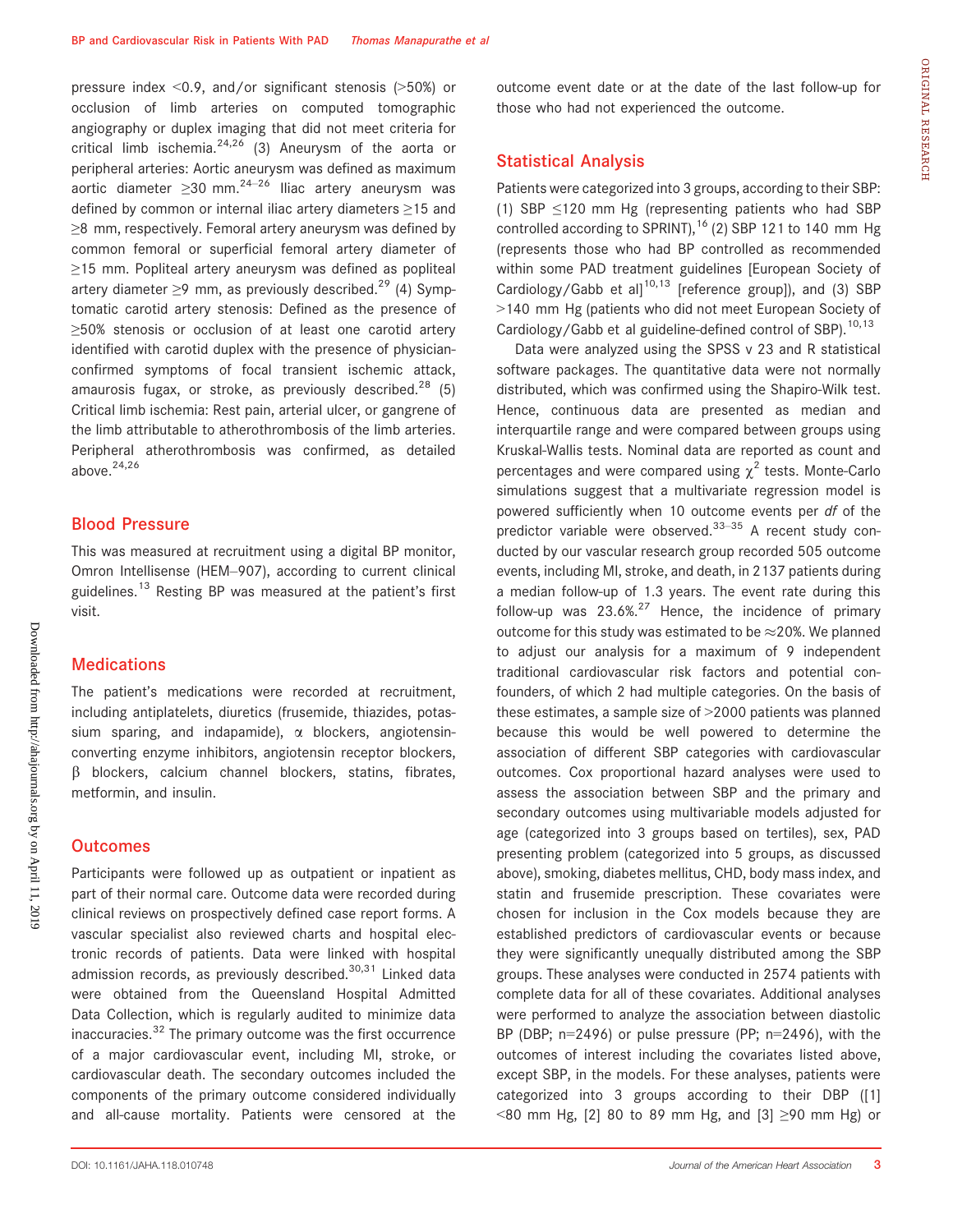PP tertiles ([1] ≤53 mm Hg, [2] 54–68 mm Hg, and [3] >68 mm Hg). Sensitivity analyses were performed, including estimated glomerular filtration rate, SBP, and DBP (not PP) as well as all the other risk factors and medications listed above into the models in 2358 patients. Further sensitivity analyses were also performed by excluding patients with follow-up <3 months (1835 patients included) and excluding patients who were not taking any antihypertensive medications (2030 patients included). None of the adjusted models presented violated the assumptions for Cox proportional hazards analyses. P<0.05 was considered significant for all the analyses.

# **Results**

#### Study Population

A total of 2773 patients diagnosed with PAD were included in the first aim of this study. The main presenting problems of the patients were asymptomatic carotid disease (236 [8.5%]), nonthreatening limb ischemia (614 [22.1%]), aortic or peripheral aneurysm (1288 [46.5%]), symptomatic carotid disease (358 [12.9%]), and critical limb ischemia (277 [10.0%]).

At recruitment, 604 patients (21.8%) had an SBP ≤120 mm Hg, 1065 (38.4%) had an SBP between 121 and 140 mm Hg, and the remaining 1104 (39.8%) had an SBP >140 mm Hg. Hence, according to different definitions, the prevalence of hypertension in this cohort was 78.2% (SBP >120 mm Hg) or 39.8% (SBP >140 mm Hg).

The patients from the 3 different SBP groups significantly differed in the prevalence of the following risk factors and medications: age, sex, history of an aneurysm, CHD, and prescription of diuretics (frusemide and potassium-sparing diuretics) and antihypertensive medications, such as angiotensin receptor blockers and calcium channel blockers (Table 1). All other risk factors and medications were distributed similarly between the 3 SBP groups.

#### Primary Outcome

The association of BP with the primary composite outcome of MI, stroke, or cardiovascular death was assessed in a subpopulation of 2574 patients with complete clinical data. During a median follow-up of 1.7 years (interquartile range, 0.1–4.9 years), 563 patients (21.9%) had an MI, stroke, or cardiovascular death. Adjusted Cox proportional hazards analyses suggested that patients with SBP  $\leq$ 120 mm Hg (hazard ratio, 1.36; 95% CI, 1.08–1.72; P=0.009) were at greater risk of having a major cardiovascular event compared with patients with SBP between 121 and 140 mm Hg (Table 2, Figure 1). Patients with SBP >140 mm Hg had an adjusted hazard ratio of 1.23 (95% Cl, 1.00-1.51;  $P=0.051$ ; Table 2) of major cardiovascular events.

## Secondary Outcomes

MI, stroke, cardiovascular death, and all-cause mortality occurred in 279 (10.8%), 183 (7.1%), 283 (11.0%), and 534 (20.7%) of patients, respectively. As for the primary outcome, the adjusted Cox proportional hazards analyses suggested an increased risk of MI alone in patients with SBP >140 or  $\leq$ 120 mm Hg compared with patients in the reference SBP group (Table 2, Figure 2). No increased risk of stroke alone was observed in patients with SBP  $\leq$ 120 or >140 mm Hg by comparison to those with SBP 121 to 140 mm Hg (Table 2, Figure S1). An increased risk of cardiovascular and all-cause mortality was also detected in patients with SBP  $\leq$ 120, but not >140, mm Hg in comparison to those with SBP 121 to 140 mm Hg (Table 2, Figures S2 and S3).

#### Sensitivity Analyses

Sensitivity analysis, including the additional covariates of DBP and estimated glomerular filtration rate, showed similar findings (n=2358) (Table S1). A sensitivity analysis including only patients who were taking  $\geq$ 1 antihypertensive medication (n=2030) demonstrated similar findings to the main analysis (Table 2). Patients with SBP  $\leq$ 120 or >140 mm Hg were at increased risk of major cardiovascular events and MI alone (Table 2). An increased risk of stroke alone, cardiovascular death, and all-cause mortality was also observed in patients with SBP ≤120 mm Hg compared with those with SBP 121 to 140 mm Hg in this sensitivity analysis (Table 2). A second sensitivity analysis was performed, only including patients who had at least 3 months of follow-up (n=1835). After adjusting for other risk factors, patients with SBP ≤120 and >140 mm Hg had an increased risk of major cardiovascular events (Table 2). In this sensitivity analysis, only patients with SBP >140 mm Hg had an increased risk of MI alone. Patients with SBP  $\leq$ 120 mm Hg had an increased risk of all-cause mortality (Table 2).

# Association of DBP and PP With Events

There was no association observed between DBP, PP, and outcomes of interest (Tables S2 and S3).

#### **Discussion**

The current study suggests that poorly controlled SBP remains prevalent in patients with PAD. Depending on the definition, the prevalence of poorly controlled SBP in this study was  $\approx$ 40% (SBP >140 mm Hg) or  $\approx$ 80% (SBP >120 mm Hg) at recruitment. Patients with PAD and SBP >140 mm Hg were at increased risk of MI, emphasising the importance of SBP control. In contrast, patients with PAD and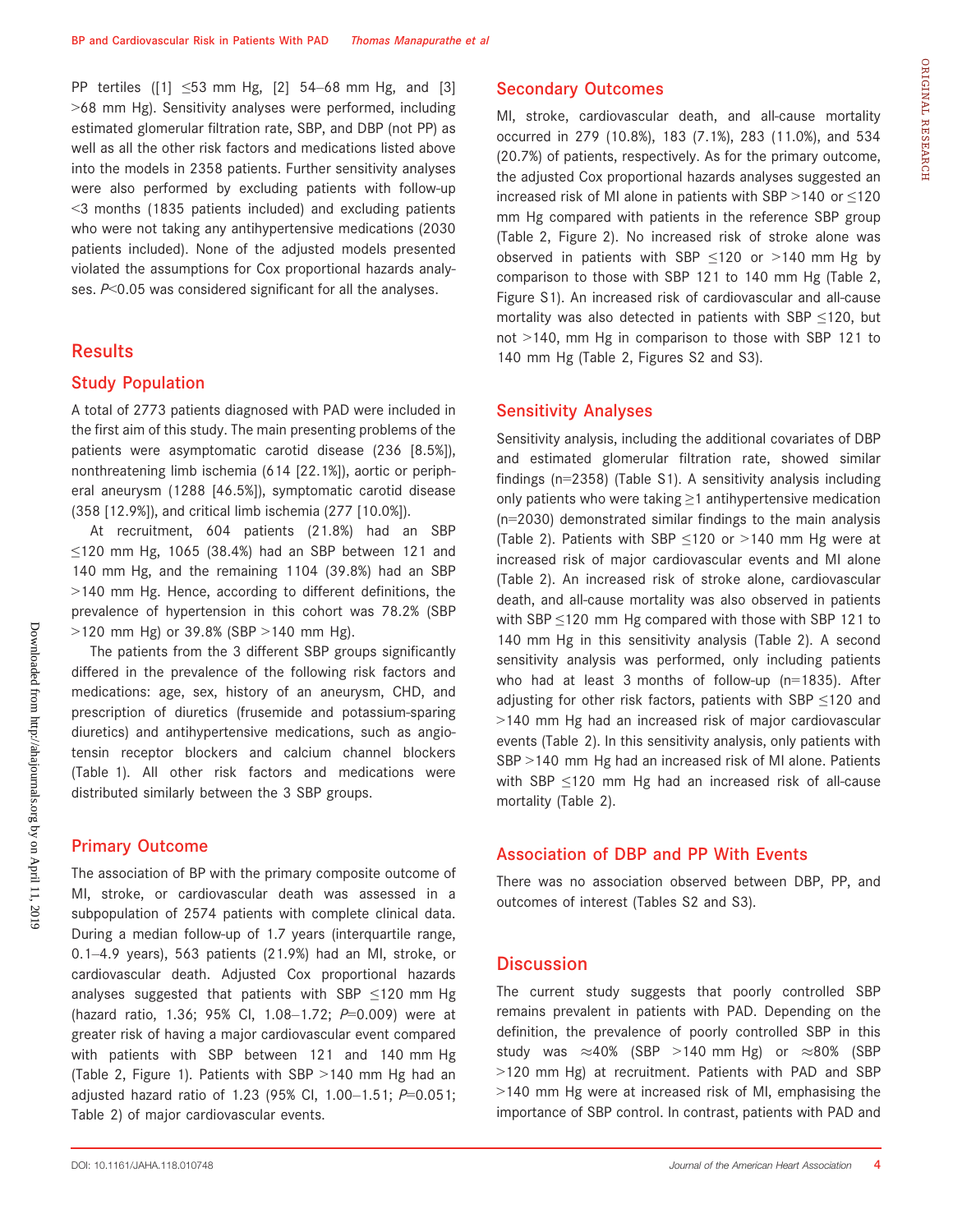# Table 1. Demographic and Baseline Characteristics of the Patients According to SBP

|                |                                          | SBP, mm Hg (n=2773)  |                      |                      |         |
|----------------|------------------------------------------|----------------------|----------------------|----------------------|---------|
|                | Demographic and Clinical Characteristics | $≤120$               | $121 - 140$          | >140                 | P Value |
| $\mathbf{1}$   | N                                        | 604                  | 1065                 | 1104                 |         |
| 2              | Age, y                                   | 69.2 $(62.5 - 75.7)$ | $70.8(64.1 - 76.2)$  | $71.7 (65.7 - 77.8)$ | < 0.001 |
| 3              | Sex                                      |                      |                      |                      |         |
|                | Male                                     | 445 (73.7)           | 848 (79.6)           | 842 (76.3)           |         |
|                | Female                                   | 159 (26.3)           | 217 (20.4)           | 262 (23.7)           |         |
| 4              | BMI, kg/m <sup>2</sup>                   | $27.4$ (23.7 - 30.8) | $27.8$ (24.9 - 31.0) | $27.6$ (24.5 - 31.0) | 0.085   |
| 5              | PAD problem                              |                      |                      |                      | 0.079   |
|                | Asymptomatic carotid stenosis            | 43(7.1)              | 84 (7.9)             | 109 (9.9)            | 0.097   |
|                | Nonthreatening limb ischemia             | 129 (21.4)           | 220 (20.6)           | 265 (24.0)           | 0.150   |
|                | All aneurysms                            | 281 (46.5)           | 530 (49.8)           | 477 (43.2)           | 0.009   |
|                | Symptomatic carotid stenosis             | 85(14.1)             | 131 (12.3)           | 142 (12.9)           | 0.583   |
|                | Critical limb ischemia                   | 66 (10.9)            | 100(9.4)             | 111(10.0)            | 0.600   |
| 6              | Smoking                                  |                      |                      |                      |         |
|                | Never                                    | 95 (15.8)            | 150 (14.1)           | 178 (16.1)           | 0.401   |
|                | Ever                                     | 508 (84.2)           | 912 (85.9)           | 925 (83.9)           |         |
| $\overline{7}$ | <b>DM</b>                                | 167 (27.6)           | 296 (27.9)           | 306 (27.7)           | 0.992   |
| 8              | Hypertension                             | 457 (75.7)           | 818 (76.8)           | 896 (81.2)           | < 0.001 |
| 9              | <b>CHD</b>                               | 309 (51.2)           | 520 (49.0)           | 499 (45.2)           | 0.042   |
| 10             | <b>Stroke</b>                            | 71 (11.8)            | 141 (13.4)           | 142 (12.9)           | 0.656   |
| 11             | eGFR (ml/min/1.73 m(2))                  | $77(60 - 90)$        | $76(59 - 89)$        | $74(57 - 88)$        | 0.073   |
| 12             | No. of antihypertensive agents           |                      |                      |                      |         |
|                | $\pmb{0}$                                | 146 (24.2)           | 244 (22.9)           | 214 (19.4)           | 0.038   |
|                | $\mathbf{1}$                             | 158 (26.2)           | 258 (24.2)           | 330 (29.9)           | 0.011   |
|                | $\overline{2}$                           | 164 (27.2)           | 308 (28.9)           | 348 (31.5)           | 0.140   |
|                | 3                                        | 102 (16.9)           | 197 (18.5)           | 152 (13.8)           | 0.010   |
|                | 4                                        | 26(4.3)              | 45 (4.2)             | 47 (4.3)             | 0.997   |
|                | 5                                        | 7(1.2)               | 10(0.9)              | 13(1.2)              | 0.847   |
| 13             | <b>Medications</b>                       |                      |                      |                      |         |
|                | Aspirin                                  | 389 (64.5)           | 718 (67.6)           | 740 (67.0)           | 0.417   |
|                | Other antiplatelets                      | 133 (22.1)           | 220 (20.7)           | 235 (21.3)           | 0.812   |
|                | CCB                                      | 154 (25.5)           | 323 (30.4)           | 355 (32.2)           | 0.016   |
|                | Frusemide                                | 78 (12.9)            | 120 (11.3)           | 79 (7.2)             | < 0.001 |
|                | Thiazides                                | 48 (7.9)             | 96 (9.0)             | 107(9.7)             | 0.485   |
|                | Potassium-sparing diuretic               | 19(3.1)              | 16(1.5)              | 8(0.7)               | 0.001   |
|                | Indapamide                               | 14(2.3)              | 50(4.7)              | 47(4.3)              | 0.050   |
|                | $\alpha$ Blocker                         | 13(2.2)              | 22(2.1)              | 30(2.7)              | 0.568   |
|                | $\beta$ Blocker                          | 232 (38.5)           | 372 (35.0)           | 360 (32.6)           | 0.051   |
|                | <b>ACEI</b>                              | 251 (41.6)           | 427 (40.2)           | 426 (38.6)           | 0.453   |
|                | ARB                                      | 122 (20.2)           | 268 (25.2)           | 326 (29.5)           | < 0.001 |
|                | <b>Statins</b>                           | 415 (68.8)           | 768 (72.3)           | 779 (70.6)           | 0.309   |

Continued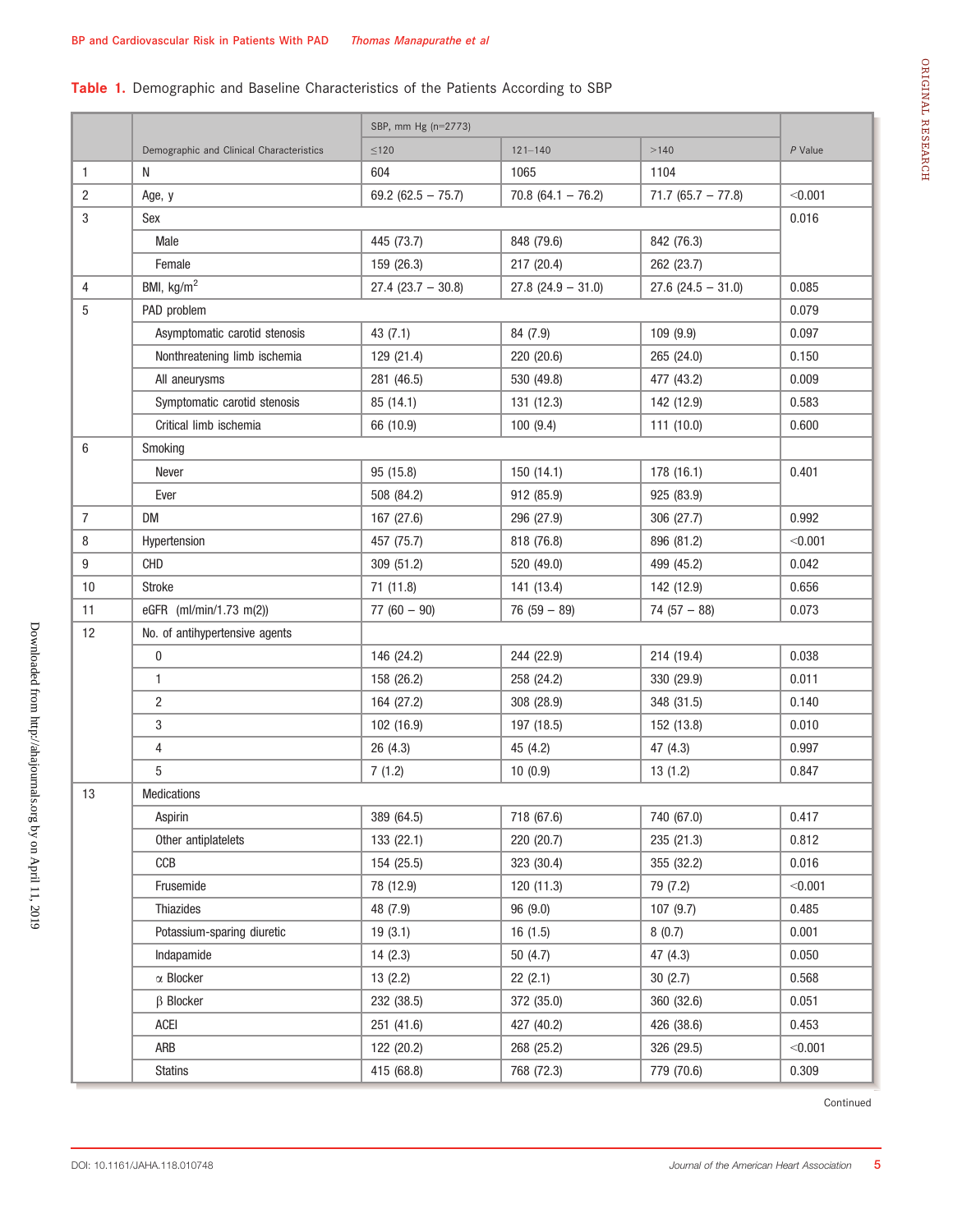#### Table 1. Continued

|    |                                          | SBP, mm Hg (n=2773) |                  |                  |           |
|----|------------------------------------------|---------------------|------------------|------------------|-----------|
|    | Demographic and Clinical Characteristics | < 120               | $121 - 140$      | >140             | $P$ Value |
|    | Fibrates                                 | 15(2.5)             | 47 (4.4)         | 43(3.9)          | 0.134     |
|    | Metformin                                | 89 (14.8)           | 172 (16.2)       | 186 (16.8)       | 0.533     |
|    | Insulin                                  | 26(4.3)             | 63 (5.9)         | 64 (5.8)         | 0.331     |
| 14 | Follow-up, y                             | $2.0(0.1 - 5.3)$    | $2.0(0.2 - 5.1)$ | $1.5(0.1 - 4.4)$ | 0.085     |

The data are expressed as median (interquartile range) for continuous data and number (percentage) for categorical data. Some of the data were missing, as follows: BMI, n=192; smoking, n=5; DM, n=6; hypertension, n=5; ischemic heart disease, n=6; stroke, n=16; eGFR, n=151; and medications, n=9. ACEI indicates angiotensin-converting enzyme inhibitor; ARB, angiotensin receptor blocker; BMI, body mass index; CCB, calcium channel blocker; CHD, coronary heart disease; DM, diabetes mellitus; eGFR, estimated glomerular filtration rate; PAD, peripheral artery disease; SBP, systolic blood pressure.

SBP ≤120 mm Hg had an increased incidence of major cardiovascular events, MI alone, cardiovascular death alone, and all-cause mortality. These findings were similar in sensitivity analyses.

There are several possible explanations for the excess of events in patients with low SBP. First, it could be attributable to an excess of cardiovascular morbidity, such as heart failure, in patients with SBP  $\leq$ 120 mm Hg. The prescription of frusemide (a medication commonly used to treat heart failure) was more common in patients with SBP ≤120 mm Hg than in patients in the other SBP groups. However, SBP ≤120 mm Hg was still associated with a higher incidence of cardiovascular events in analyses adjusted for other cardiovascular risk factors (including frusemide), suggesting the high incidence of cardiovascular events in patients with SBP ≤120 mm Hg was not explained by an excess of cardiovascular risk factors.

Another possible explanation could be that some patients had an adverse response to SBP lowering. In a sensitivity

Table 2. Association of Different SBP Categories With Outcome Events in the Whole Cohort, Only Patients Taking Antihypertensive Medications, and Patients With >3 Months of Follow-Up

|                      |             | Whole Cohort (n=2574)           |           | <b>Patients Treated With</b><br><b>Antihypertensive Medications</b><br>$(n=2030)$ |           | Excluding Patients With <3 mo of Follow-Up<br>$(n=1835)$ |           |
|----------------------|-------------|---------------------------------|-----------|-----------------------------------------------------------------------------------|-----------|----------------------------------------------------------|-----------|
| Outcome              | SBP, mm Hg  | HR (95% CI)                     | $P$ Value | HR (95% CI)                                                                       | $P$ Value | HR (95% CI)                                              | $P$ Value |
| Major CVE*           | $121 - 140$ | 1.00 (Reference)                | N/A       | 1.00 (Reference)                                                                  | N/A       | 1.00 (Reference)                                         | N/A       |
|                      | $\leq120$   | 1.36 $(1.08 - 1.72)^{\dagger}$  | 0.009     | $1.55$ $(1.21 - 1.99)^{\dagger}$                                                  | < 0.001   | 1.34 $(1.05 - 1.70)^{\dagger}$                           | 0.017     |
|                      | >140        | 1.23 $(1.00-1.51)^{+1}$         | 0.051     | 1.25 $(1.00-1.57)^{\dagger}$                                                      | 0.049     | 1.27 $(1.03 - 1.56)^{\dagger}$                           | 0.027     |
| MI                   | $121 - 140$ | 1.00 (Reference)                | N/A       | 1.00 (Reference)                                                                  | N/A       | 1.00 (Reference)                                         | N/A       |
|                      | $\leq120$   | 1.38 $(1.00-1.91)$ <sup>§</sup> | 0.053     | 1.51 $(1.06-2.13)^8$                                                              | 0.021     | 1.32 $(0.95-1.84)$ <sup>§</sup>                          | 0.103     |
|                      | >140        | 1.44 $(1.08 - 1.91)^8$          | 0.013     | 1.44 $(1.06-1.96)^8$                                                              | 0.019     | 1.44 $(1.08-1.92)^{8}$                                   | 0.012     |
| <b>Stroke</b>        | $121 - 140$ | 1.00 (Reference)                | N/A       | 1.00 (Reference)                                                                  | N/A       | 1.00 (Reference)                                         | N/A       |
|                      | $\leq120$   | 1.24 $(0.83 - 1.84)$            | 0.290     | $1.59(1.05 - 2.41)^{  }$                                                          | 0.029     | $1.23$ (0.82-1.83)                                       | 0.312     |
|                      | >140        | 1.09 $(0.77-1.54)$              | 0.637     | $1.05$ (0.71-1.55)                                                                | 0.812     | $1.08(0.76 - 1.54)$                                      | 0.653     |
| Cardiovascular death | $121 - 140$ | 1.00 (Reference)                | N/A       | 1.00 (Reference)                                                                  | N/A       | 1.00 (Reference)                                         | N/A       |
|                      | $\leq120$   | $1.39(1.01 - 1.91)$             | 0.044     | $1.47(1.04 - 2.07)$                                                               | 0.029     | $1.33(0.95 - 1.86)$                                      | 0.097     |
|                      | >140        | $1.13(0.84 - 1.53)$             | 0.404     | $1.23(0.89 - 1.68)$                                                               | 0.210     | $1.19(0.88 - 1.61)$                                      | 0.263     |
| All-cause mortality  | $121 - 140$ | 1.00 (Reference)                | N/A       | 1.00 (Reference)                                                                  | N/A       | 1.00 (Reference)                                         | N/A       |
|                      | $\leq120$   | $1.34(1.07-1.69)$               | 0.013     | $1.34(1.04 - 1.73)$                                                               | 0.024     | $1.31(1.03 - 1.66)$                                      | 0.025     |
|                      | >140        | $1.03(0.83 - 1.28)$             | 0.779     | $1.04(0.83 - 1.32)$                                                               | 0.717     | $1.03(0.82 - 1.28)$                                      | 0.810     |

Regression models were adjusted for age categories, sex, peripheral artery disease presenting problem, smoking, diabetes mellitus, coronary heart disease, body mass index, and statin and frusemide prescription. CVE indicates cardiovascular event; HR, hazard ratio; MI, myocardial infarction; N/A, not applicable; SBP, systolic blood pressure. \*Defined as MI, stroke, or cardiovascular death.

†Patient presenting problem and age at recruitment were stratified in this model to conform to the proportional hazards assumption.<br>‡The lower limit of the CL was 0,002 which was reunded off to the second decimal algee.

<sup>‡</sup>The lower limit of the CI was 0.993, which was rounded off to the second decimal place.

§ Coronary heart disease was stratified in this model to conform to the proportional hazards assumption.

Diabetes mellitus was stratified in this model to conform to the proportional hazards assumption.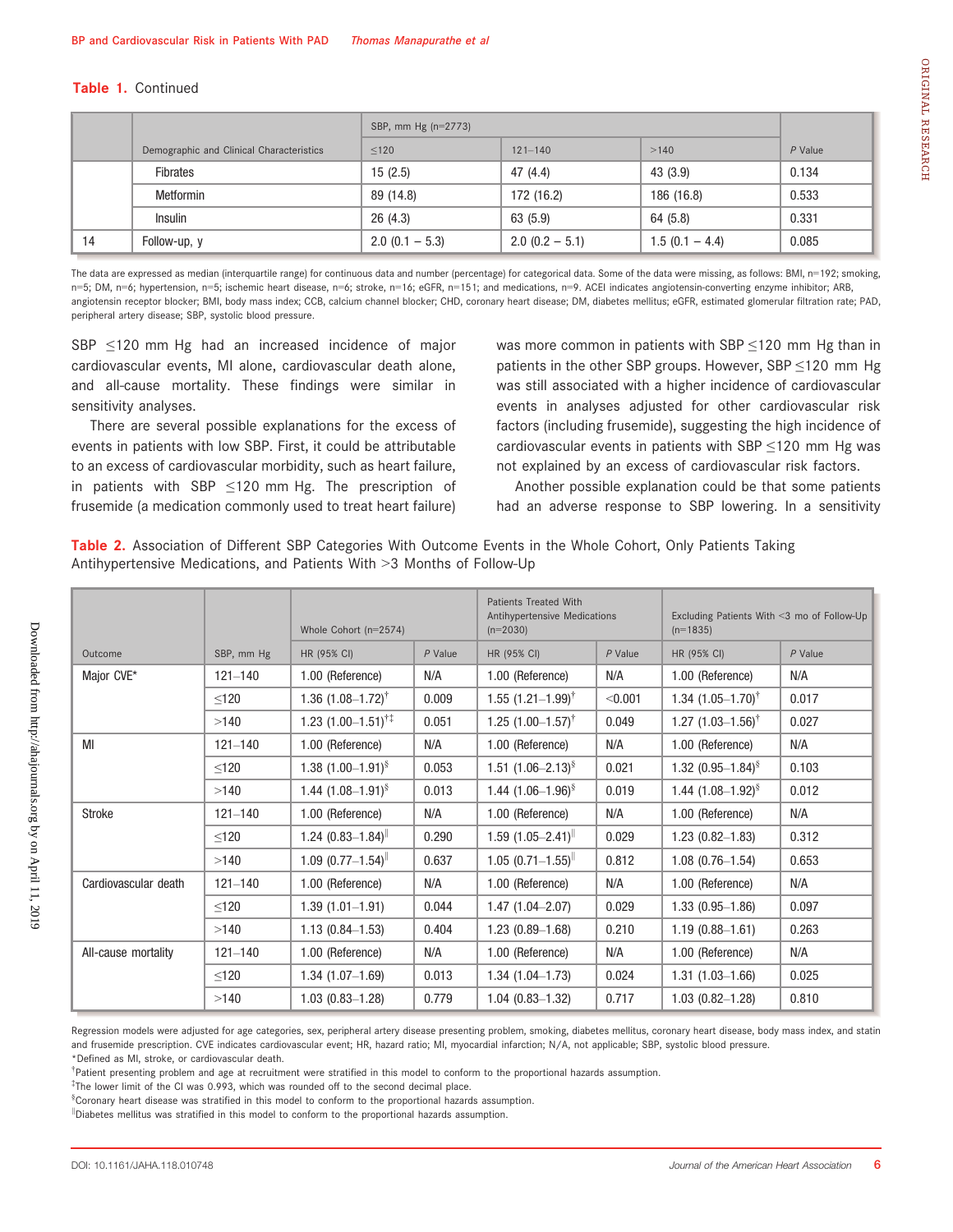

**Figure 1.** Kaplan-Meier survival curves illustrating freedom from major cardiovascular events (composite of myocardial infarction, stroke, or cardiovascular death), according to systolic blood pressure (SBP) in patients with peripheral artery disease. The red line represents patients with SBP between 121 and 140 mm Hg. The blue line represents patients with SBP >140 mm Hg, and the green line represents patients with SBP ≤120 mm Hg. Numbers below the table indicate the number of patients at risk at each time point. Differences were compared using the log-rank test  $(P=0.029)$ .

analysis, the association between SBP  $\leq$ 120 mm Hg and events remained in patients receiving antihypertension medications, supporting the possibility that intense lowering of SBP could have harmful effects in some patients with PAD. It is possible, although unproven, that not all patients with cardiovascular diseases should be treated so aggressively for hypertension, which may, in part, explain the disparate findings of the SPRINT and ACCORD trials.

Most current guidelines suggest that the SBP level of patients should be maintained at ≤140 mm Hg.<sup>8,11–13</sup> SPRINT demonstrated a 43% decrease in the relative risk of death from cardiovascular causes in patients randomized to intensive SBP lowering targeted at <120 mm Hg compared with patients allocated to less intensive SBP lowering targeted at  $140$  mm Hg.<sup>16</sup> On the contrary, the ACCORD trial did not establish any significant reduction in cardiovascular events, with intensive antihypertensive treatment aimed at lowering SBP to  $\leq$ 120 mm Hg.<sup>17</sup> The prevalence of cardiovascular risk factors among patients in SPRINT was less when compared with the cohort of patients in this study. The proportion of patients who had ever smoked in the current cohort was significantly higher than in SPRINT (84.6% versus 55.5%). SPRINT also excluded patients with a history of stroke and diabetes mellitus, whereas these patients were included in both the ACCORD trial and the current study. The higher cardiovascular risk of the patients in this current study was apparent by higher event rates in the current study compared with SPRINT.

The optimal target BP in patients with PAD has not been specifically investigated. Although SPRINT included a subset of patients with PAD, the researchers recommendations cannot be generalized in a clinical setting because SPRINT excluded patients with diabetes mellitus and previous studies have suggested a strong association between diabetes mellitus and PAD.<sup>36–39</sup> Patients with PAD often present with concomitant diseases, and more than a quarter of the patients in this cohort had diabetes mellitus at recruitment. The INVEST (INternational VErapamil SR-Trandolapril) trial, which included patients with concomitant CHD and PAD, demonstrated a J-shaped relationship between SBP and the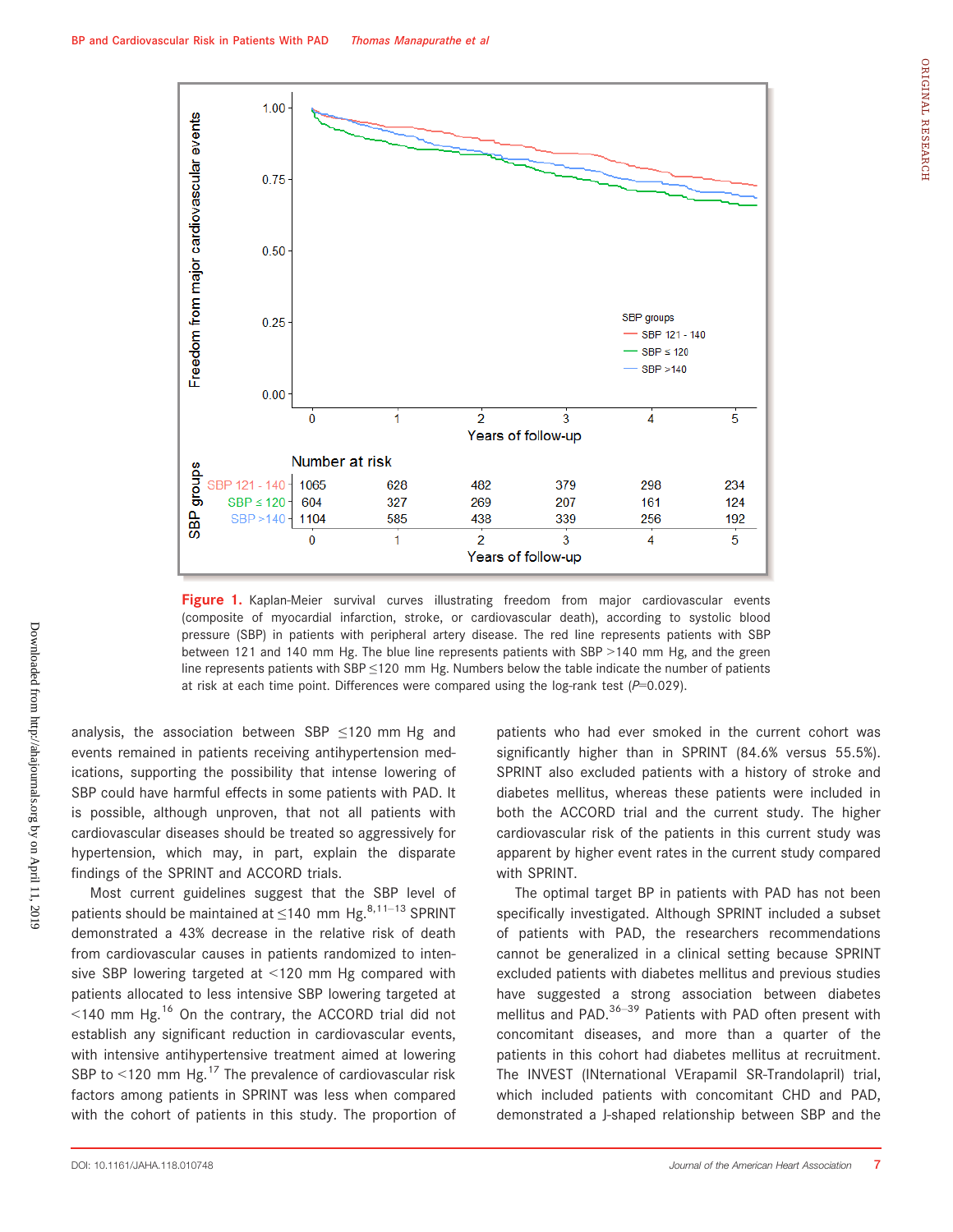

Figure 2. Kaplan-Meier survival curves illustrating freedom from myocardial infarction (MI) according to systolic blood pressure (SBP) in patients with peripheral artery disease. The red line represents patients with SBP between 121 and 140 mm Hg. The blue line represents patients with SBP >140 mm Hg, and the green line represents patients with SBP ≤120 mm Hg. Numbers below the table indicate the number of patients at risk at each time point. Differences were compared using the log-rank test  $(P=0.073)$ .

composite of all-cause mortality, nonfatal MI, or stroke.<sup>18</sup> Patients without PAD did not demonstrate this relationship, suggesting that patients with PAD may require a different BP target. The lowest rate of cardiovascular events in the INVEST trial was observed in patients with SBP 135 to 145 mm Hg. The results of this study are consistent with the prospective observational study by the CLARIFY (ProspeCtive observational LongitudinAl RegIstry oF patients with stable coronary arterY disease) group, which included patients with stable CHD, and also with previous post hoc analyses from trials in patients with CHD and hypertension.<sup>19,21,40</sup> Previous studies have also demonstrated the J-shaped relationship between SBP and cardiovascular events in high-risk patients with cardiovascular diseases, diabetes mellitus, or target organ damage. $41,42$ 

This study has several strengths and limitations. The strength of the study included the recruitment of a large cohort of patients presenting to vascular clinics on a routine basis and treated in real-life practice. There was a difference in sample sizes of the 3 SBP groups, which may have influenced the findings. Overall, the study was well powered, however, because the smallest SBP group  $(\leq 120 \text{ mm Hg})$  still included >600 patients. The study was part of a prospective cohort study and not a randomized trial. Thus, the associations demonstrated are subject to the possibility of residual confounding, which we attempted to minimize by adjusting for recognised cardiovascular risk factors. It remains possible that factors we did not measure and, therefore, could not adjust for led to residual confounding. Also, SBP was routinely recorded only at recruitment and, thus, we could not assess the association of SBP recorded over time with cardiovascular events. Furthermore, because this is an observational study, not an interventional trial targeting a specific SBP, there is potential for reverse causality. Because data on heart failure were not collected during recruitment, frusemide prescription was selected to reflect this. This may have caused additional confounding.

Additional analyses were performed to analyze the association between DBP or PP and cardiovascular events. The findings support past research, suggesting that SBP has a stronger association with clinical events than other markers of high BP. $43,44$ 

In conclusion, the findings of the current observational study identify patients with PAD and SBP ≤120 and >140 mm Hg as at high risk of cardiovascular events and death. The findings of this study do not contradict those of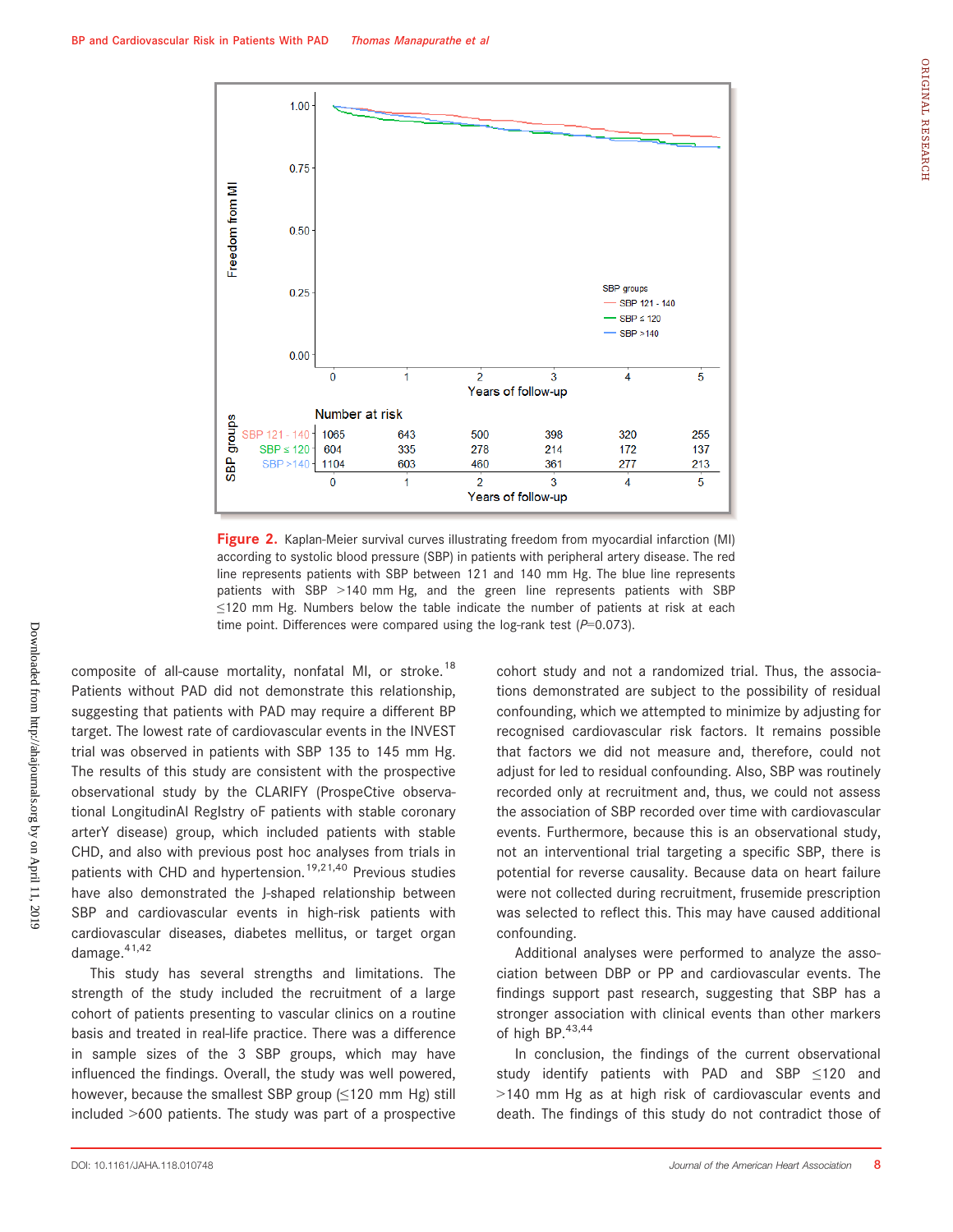well-designed clinical trials targeting BP reduction given the different design of those studies, which address different questions.

# Sources of Funding

This study was supported by funding from the National Health and Medical Research Council (1063476 and 1000967) and the Queensland Government (Australia). Golledge holds a Practitioner Fellowship from the National Health and Medical Research Council (1117061) and a Senior Clinical Research Fellowship from the Queensland Government. Moxon is supported by an Advance Queensland Fellowship from the Queensland Government. Thomas Manapurathe is supported by a JCU (James Cook University) Postgraduate Research Scholarship and a JCU College of Medicine and Dentistry Scholarship.

# **Disclosures**

None.

#### References

- 1. Krishna SM, Moxon JV, Golledge J. A review of the pathophysiology and potential biomarkers for peripheral artery disease. Int J Mol Sci. 2015;16:11294–11322.
- 2. Fowkes FG, Rudan D, Rudan I, Aboyans V, Denenberg JO, McDermott MM, Norman PE, Sampson UK, Williams LJ, Mensah GA, Criqui MH. Comparison of global estimates of prevalence and risk factors for peripheral artery disease in 2000 and 2010: a systematic review and analysis. Lancet. 2013;382:1329– 1340.
- 3. Dormandy JA, Rutherford RB; TASC Working Group; Transatlantic Inter-Society Consensus (TASC). Management of peripheral arterial disease (PAD). J Vasc Surg. 2000;31:S1–S296.
- 4. Hirsch AT, Haskal ZJ, Hertzer NR, Bakal CW, Creager MA, Halperin JL, Hiratzka LF, Murphy WRC, Olin JW, Puschett JB, Rosenfield KA, Sacks D, Stanley JC, Taylor LM Jr, White CJ, White J, White RA. ACC/AHA 2005 practice guidelines for the management of patients with peripheral arterial disease (lower extremity, renal, mesenteric, and abdominal aortic): a collaborative report from the American Association for Vascular Surgery/Society for Vascular Surgery, Society for Cardiovascular Angiography and Interventions, Society for Vascular Medicine and Biology, Society of Interventional Radiology, and the ACC/AHA Task Force on Practice Guidelines (Writing Committee to Develop Guidelines for the Management of Patients With Peripheral Arterial Disease). Circulation. 2006;113:e463–e654.
- 5. McDermott MM, Criqui MH, Greenland P, Guralnik JM, Liu K, Pearce WH, Taylor L, Chan C, Celic L, Woolley C, O'Brien MP, Schneider JR. Leg strength in peripheral arterial disease: associations with disease severity and lowerextremity performance. J Vasc Surg. 2004;39:523-530.
- 6. Beckman JA. Peripheral endovascular revascularization: some proof in the pudding? Circulation. 2007;115:550–552.
- 7. Clement DL. Treatment of hypertension in patients with peripheral arterial disease: an update. Curr Hypertens Rep. 2009;11:271-276.
- 8. James PA, Oparil S, Carter BL, Cushman WC, Dennison-Himmelfarb C, Handler J, Lackland DT, LeFevre ML, MacKenzie TD, Ogedegbe O, Smith SC Jr, Svetkey LP, Taler SJ, Townsend RR, Wright JT Jr, Narva AS, Ortiz E. 2014 Evidencebased guideline for the management of high blood pressure in adults: report from the panel members appointed to the Eighth Joint National Committee (JNC 8). JAMA. 2014;311:507–520.
- 9. Rooke TW, Hirsch AT, Misra S, Sidawy AN, Beckman JA, Findeiss LK, Golzarian J, Gornik HL, Halperin JL, Jaff MR, Moneta GL, Olin JW, Stanley JC, White CJ, White JV, Zierler RE. 2011 ACCF/AHA focused update of the guideline for the management of patients with peripheral artery disease (updating the 2005

guideline): a report of the American College of Cardiology Foundation/ American Heart Association Task Force on Practice Guidelines. Circulation. 2011;124:2020–2045.

- 10. European Stroke Organisation, Tendera M, Aboyans V, Bartelink ML, Baumgartner I, Clement D, Collet JP, Cremonesi A, De Carlo M, Erbel R, Fowkes FG, Heras M, Kownator S, Minar E, Ostergren J, Poldermans D, Riambau V, Roffi M, Röther J, Sievert H, van Sambeek M, Zeller T; ESC Committee for Practice Guidelines. ESC guidelines on the diagnosis and treatment of peripheral artery diseases: document covering atherosclerotic disease of extracranial carotid and vertebral, mesenteric, renal, upper and lower extremity arteries: the Task Force on the Diagnosis and Treatment of Peripheral Artery Diseases of the European Society of Cardiology (ESC). Eur Heart J. 2011;32:2851–2906.
- 11. Whelton PK, Carey RM, Aronow WS, Casey DE Jr, Collins KJ, Dennison Himmelfarb C, DePalma SM, Gidding S, Jamerson KA, Jones DW, MacLaughlin EJ, Muntner P, Ovbiagele B, Smith SC Jr, Spencer CC, Stafford RS, Taler SJ, Thomas RJ, Williams KA Sr, Williamson JD, Wright JT Jr. 2017 ACC/AHA/ AAPA/ABC/ACPM/AGS/APhA/ASH/ASPC/NMA/PCNA guideline for the prevention, detection, evaluation, and management of high blood pressure in adults: a report of the American College of Cardiology/American Heart Association Task Force on Clinical Practice Guidelines. Hypertension. 2018;71: e13–e115.
- 12. Aboyans V, Ricco JB, Bartelink MEL, Björck M, Brodmann M, Cohnert T, Collet JP, Czerny M, De Carlo M, Debus S, Espinola-Klein C, Kahan T, Kownator S, Mazzolai L, Naylor AR, Roffi M, Röther J, Sprynger M, Tendera M, Tepe G, Venermo M, Vlachopoulos C, Desormais I; ESC Scientific Document Group. 2017 ESC guidelines on the diagnosis and treatment of peripheral arterial diseases, in collaboration with the European Society for Vascular Surgery (ESVS): document covering atherosclerotic disease of extracranial carotid and vertebral, mesenteric, renal, upper and lower extremity arteries endorsed by: the European Stroke Organization (ESO) the Task Force for the Diagnosis and Treatment of Peripheral Arterial Diseases of the European Society of Cardiology (ESC) and of the European Society for Vascular Surgery (ESVS). Eur Heart J. 2018;39:763–816.
- 13. Gabb GM, Mangoni AA, Anderson CS, Cowley D, Dowden JS, Golledge J, Hankey GJ, Howes FS, Leckie L, Perkovic V, Schlaich M, Zwar NA, Medley TL, Arnolda L. Guideline for the diagnosis and management of hypertension in adults—2016. Med J Aust. 2016;205:85–89.
- 14. Reid C, Nelson MR, Shiel L, Chew D, Connor G, DeLooze F. Australians at risk: management of cardiovascular risk factors in the REACH Registry. Heart Lung Circ. 2008;17:114–118.
- 15. Lane DA, Lip GYH. Treatment of hypertension in peripheral arterial disease. Cochrane Database Syst Rev. 2013;12:CD003075.
- 16. SPRINT Research Group, Wright JT Jr, Williamson JD, Whelton PK, Snyder JK, Sink KM, Rocco MV, Reboussin DM, Rahman M, Oparil S, Lewis CE, Kimmel PL, Johnson KC, Goff DC Jr, Fine LJ, Cutler JA, Cushman WC, Cheung AK, Ambrosius WT. A randomized trial of intensive versus standard blood-pressure control. N Engl J Med. 2015;373:2103-2116.
- 17. ACCORD Study Group, Cushman WC, Evans GW, Byington RP, Goff DC Jr, Grimm RH Jr, Cutler JA, Simons-Morton DG, Basile JN, Corson MA, Probstfield JL, Katz L, Peterson KA, Friedewald WT, Buse JB, Bigger JT, Gerstein HC, Ismail-Beigi F. Effects of intensive blood-pressure control in type 2 diabetes mellitus. N Engl J Med. 2010;362:1575–1585.
- 18. Bavry AA, Anderson RD, Gong Y, Denardo SJ, Cooper-Dehoff RM, Handberg EM, Pepine CJ. Outcomes among hypertensive patients with concomitant peripheral and coronary artery disease: findings from the INternational VErapamil-SR/Trandolapril STudy. Hypertension. 2010;55:48–53.
- 19. Vidal-Petiot E, Ford I, Greenlaw N, Ferrari R, Fox KM, Tardif JC, Tendera M, Tavazzi L, Bhatt DL, Steg PG; CLARIFY Investigators. Cardiovascular event rates and mortality according to achieved systolic and diastolic blood pressure in patients with stable coronary artery disease: an international cohort study. Lancet. 2016;388:2142–2152.
- 20. Cooper-DeHoff RM, Gong Y, Handberg EM, Bavry AA, Denardo SJ, Bakris GL, Pepine CJ. Tight blood pressure control and cardiovascular outcomes among hypertensive patients with diabetes and coronary artery disease. JAMA. 2010;304:61–68.
- 21. Bangalore S, Messerli FH, Wun CC, Zuckerman AL, DeMicco D, Kostis JB, LaRosa JC; Treating to New Targets Steering Committee and Investigators. J-curve revisited: an analysis of blood pressure and cardiovascular<br>events in the Treating to New Targets (TNT) Trial. *Eur Heart J*. 2010;31:2897–2908.
- 22. Anderson RJ, Bahn GD, Moritz TE, Kaufman D, Abraira C, Duckworth W; VADT Study Group. Blood pressure and cardiovascular disease risk in the Veterans Affairs Diabetes Trial. Diabetes Care. 2011;34:34–38.
- 23. Golledge J, Jayalath R, Oliver L, Parr A, Schurgers L, Clancy P. Relationship between CT anthropometric measurements, adipokines and abdominal aortic calcification. Atherosclerosis. 2008;197:428–434.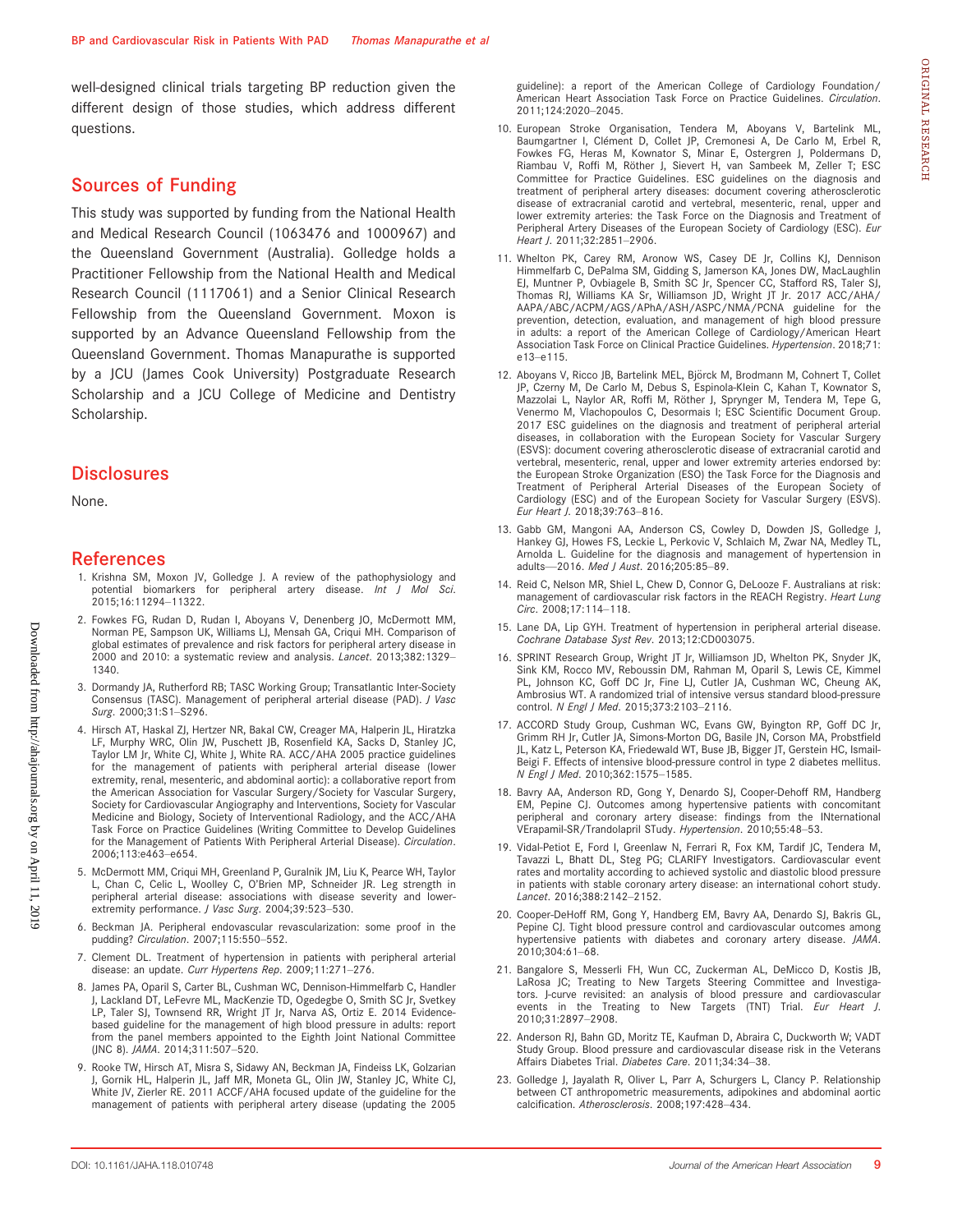- 24. Parr A, McCann M, Bradshaw B, Shahzad A, Buttner P, Golledge J. Thrombus volume is associated with cardiovascular events and aneurysm growth in patients who have abdominal aortic aneurysms. J Vasc Surg. 2011;53:28-35.
- 25. Parr A, Buttner P, Shahzad A, Golledge J. Relation of infra-renal abdominal aortic calcific deposits and cardiovascular events in patients with peripheral artery disease. Am J Cardiol. 2010;105:895–899.
- 26. Golledge J, Cronin O, Iyer V, Bradshaw B, Moxon JV, Cunningham MA. Body mass index is inversely associated with mortality in patients with peripheral vascular disease. Atherosclerosis. 2013;229:549-555.
- 27. Golledge J, Ewels C, Muller R, Walker PJ. Association of chronic kidney disease categories defined with different formulae with major adverse events in patients with peripheral vascular disease. Atherosclerosis. 2014;232: 289–297.
- 28. Palamuthusingam D, Quigley F, Golledge J. Implications of the finding of no significant carotid stenosis based on data from a regional Australian vascular unit. Ann Vasc Surg. 2011;25:1050–1056.
- 29. Magee R, Quigley F, McCann M, Buttner P, Golledge J. Growth and risk factors for expansion of dilated popliteal arteries. Eur J Vasc Endovasc Surg. 2010;39:606–611.
- 30. Moxon JV, Jones RE, Wong G, Weir JM, Mellett NA, Kingwell BA, Meikle PJ, Golledge J. Baseline serum phosphatidylcholine plasmalogen concentrations are inversely associated with incident myocardial infarction in patients with mixed peripheral artery disease presentations. Atherosclerosis. 2017;263:301–308.
- 31. Morris DR, Singh TP, Moxon JV, Smith A, Stewart F, Jones RE, Golledge J. Assessment and validation of a novel angiographic scoring system for peripheral artery disease. Br J Surg. 2017;104:544-554.
- 32. Queensland Health. Queensland hospital admitted data collection manual 2015–2016: version 1.0. [https://www.Health.Qld.Gov.Au/hsu/collections/](https://www.Health.Qld.Gov.Au/hsu/collections/qhapdc) [qhapdc.](https://www.Health.Qld.Gov.Au/hsu/collections/qhapdc) Accessed November 1, 2017.
- 33. Peduzzi P, Concato J, Kemper E, Holford TR, Feinstein AR. A simulation study of the number of events per variable in logistic regression analysis. *J Clin*<br>*Epidemiol*. 1996;49:1373–1379.
- 34. Concato J, Peduzzi P, Holford TR, Feinstein AR. Importance of events per independent variable in proportional hazards analysis, I: background, goals, and general strategy. J Clin Epidemiol. 1995;48:1495-1501.
- 35. Peduzzi P, Concato J, Feinstein AR, Holford TR. Importance of events per independent variable in proportional hazards regression analysis, II:

accuracy and precision of regression estimates. J Clin Epidemiol. 1995;48:1503–1510.

- 36. Newman AB, Siscovick DS, Manolio TA, Polak J, Fried LP, Borhani NO, Wolfson SK; Cardiovascular Heart Study (CHS) Collaborative Research Group. Anklearm index as a marker of atherosclerosis in the Cardiovascular Health Study. Circulation. 1993;88:837–845.
- 37. Murabito JM, D'Agostino RB, Silbershatz H, Wilson WF. Intermittent claudication: a risk profile from the Framingham Heart Study. Circulation. 1997;96:44-49.
- 38. Meijer WT, Grobbee DE, Hunink MG, Hofman A, Hoes AW. Determinants of peripheral arterial disease in the elderly: the Rotterdam study. Arch Intern Med. 2000;160:2934–2938.
- 39. Allison MA, Criqui MH, McClelland RL, Scott JM, McDermott MM, Liu K, Folsom AR, Bertoni AG, Sharrett AR, Homma S, Kori S. The effect of novel cardiovascular risk factors on the ethnic-specific odds for peripheral arterial disease in the Multi-Ethnic Study of Atherosclerosis (MESA). J Am Coll Cardiol. 2006;48:1190–1197.
- 40. Messerli FH, Panjrath GS. The J-curve between blood pressure and coronary artery disease or essential hypertension: exactly how essential? J Am Coll Cardiol. 2009;54:1827–1834.
- 41. Mancia G, Schumacher H, Redon J, Verdecchia P, Schmieder R, Jennings G, Yusoff K, Ryden L, Liu GL, Teo K, Sleight P, Yusuf S. Blood pressure targets recommended by guidelines and incidence of cardiovascular and renal events in the Ongoing Telmisartan Alone and in Combination With Ramipril Global Endpoint Trial (ONTARGET). Circulation. 2011;124:1727–1736.
- 42. Redon J, Mancia G, Sleight P, Schumacher H, Gao P, Pogue J, Fagard R, Verdecchia P, Weber M, Böhm M, Williams B, Yusoff K, Teo K, Yusuf S; ONTARGET Investigators. Safety and efficacy of low blood pressures among patients with diabetes: subgroup analyses from the ONTARGET (ONgoing Telmisartan Alone and in combination with Ramipril Global Endpoint Trial). J Am Coll Cardiol. 2012;59:74–83.
- 43. Verdecchia P, Reboldi G, Angeli F, Trimarco B, Mancia G, Pogue J, Gao P, Sleight P, Teo K, Yusuf S. Systolic and diastolic blood pressure changes in relation with myocardial infarction and stroke in patients with coronary artery disease. Hypertension. 2015;65:108–114.
- 44. Mourad JJ. The evolution of systolic blood pressure as a strong predictor of cardiovascular risk and the effectiveness of fixed-dose ARB/CCB combinations in lowering levels of this preferential target. Vasc Health Risk Manag. 2008;4:1315–1325.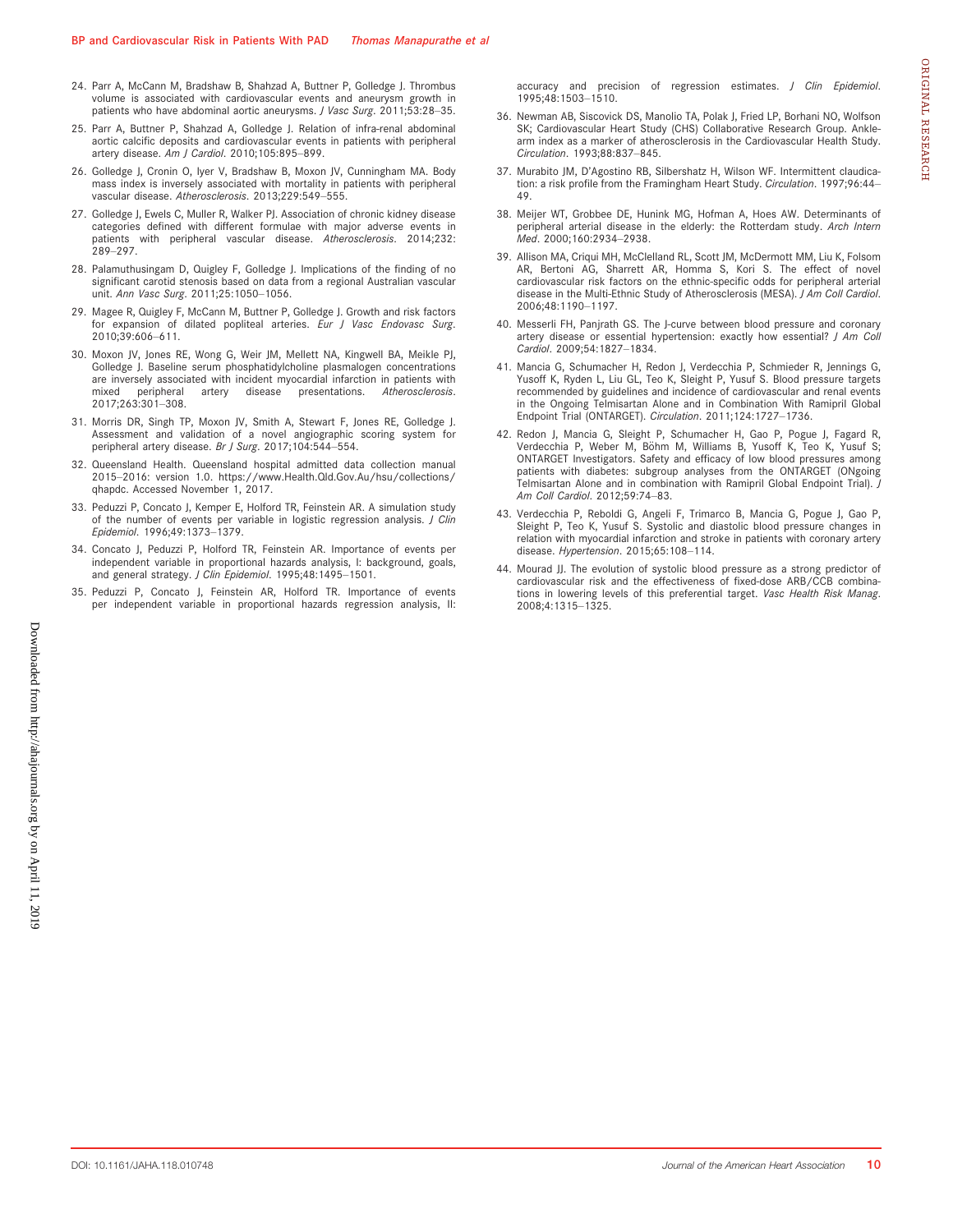# **SUPPLEMENTAL MATERIAL**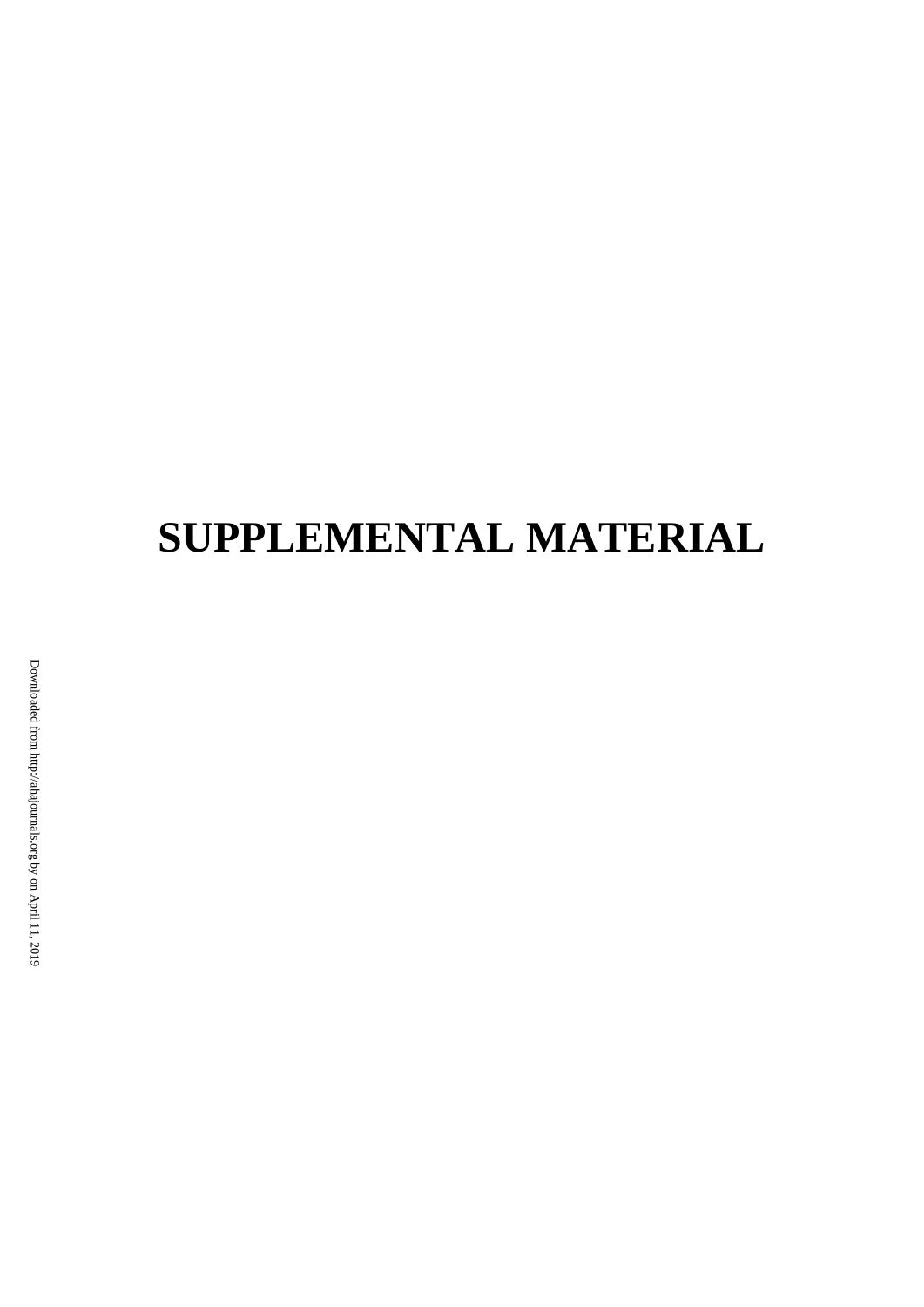**Table S1. Association of different systolic blood pressure categories with outcome events in the subgroup including additional covariates DBP and eGFR.** 

| Outcome               | <b>SBP</b>  | Subgroup $(n = 2358)$               |           |
|-----------------------|-------------|-------------------------------------|-----------|
|                       | (mmHg)      |                                     |           |
|                       |             | HR (95%CI)                          | P value   |
| Major                 | $121 - 140$ | $1.00$ (ref)                        | N/A       |
| $CVE^*$               | $\leq 120$  | $1.30(1.02 - 1.65)$ †               | 0.036     |
|                       | >140        | $1.24$ $(1.00 - 1.54)$ <sup>†</sup> | 0.049     |
| MI                    | $121 - 140$ | $1.00$ (ref)                        | $\rm N/A$ |
|                       | $\leq 120$  | $1.30(0.93 - 1.82)$                 | 0.131     |
|                       | >140        | $1.44(1.07 - 1.94)$                 | 0.016     |
| <b>Stroke</b>         | $121 - 140$ | $1.00$ (ref)                        | $\rm N/A$ |
|                       | $\leq 120$  | $1.07(0.70-1.62)\$                  | 0.767     |
|                       | >140        | $1.20(0.83 - 1.72)\$                | 0.334     |
| Cardio-vascular death | $121 - 140$ | $1.00$ (ref)                        | $\rm N/A$ |
|                       | $\leq 120$  | $1.32(0.95 - 1.85)$                 | 0.102     |
|                       | >140        | $1.12(0.82 - 1.52)$                 | 0.483     |
| All-cause mortality   | $121 - 140$ | $1.00$ (ref)                        | N/A       |
|                       | $\leq 120$  | $1.31(1.03 - 1.67)$                 | 0.029     |
|                       | >140        | $1.01(0.81 - 1.26)$                 | 0.933     |

The results are expressed in Hazards ratio (HR) and 95% confidence interval (CI). Regression models were adjusted for age categories, sex, PAD presenting problem, smoking, diabetes, CHD, DBP, BMI, eGFR, prescriptions for statin and frusemide.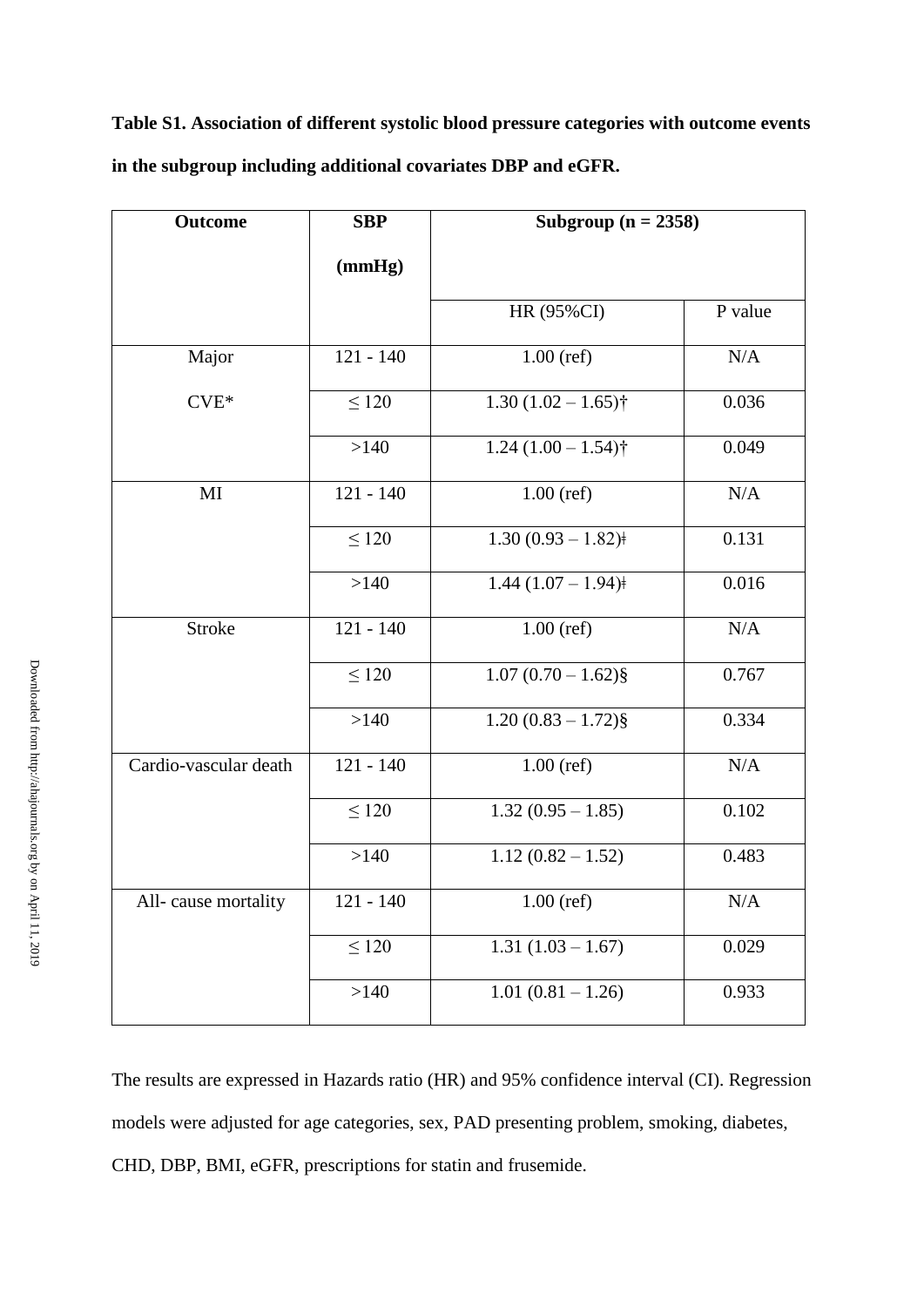\*Defined as MI, stroke or cardiovascular death.

† Patient presenting problem and age at recruitment were stratified in this model to conform to the proportional hazards assumption.

ǂ CHD was stratified in this model in order to conform to the proportional hazards assumption.

§ Diabetes was stratified in this model in order to conform to the proportional hazards assumption.

BMI – Body mass index, CHD – coronary heart disease, CVE – cardiovascular event, DBP – Diastolic blood pressure, eGFR – estimated glomerular filtration rate, MI – myocardial infarction, SBP – systolic blood pressure.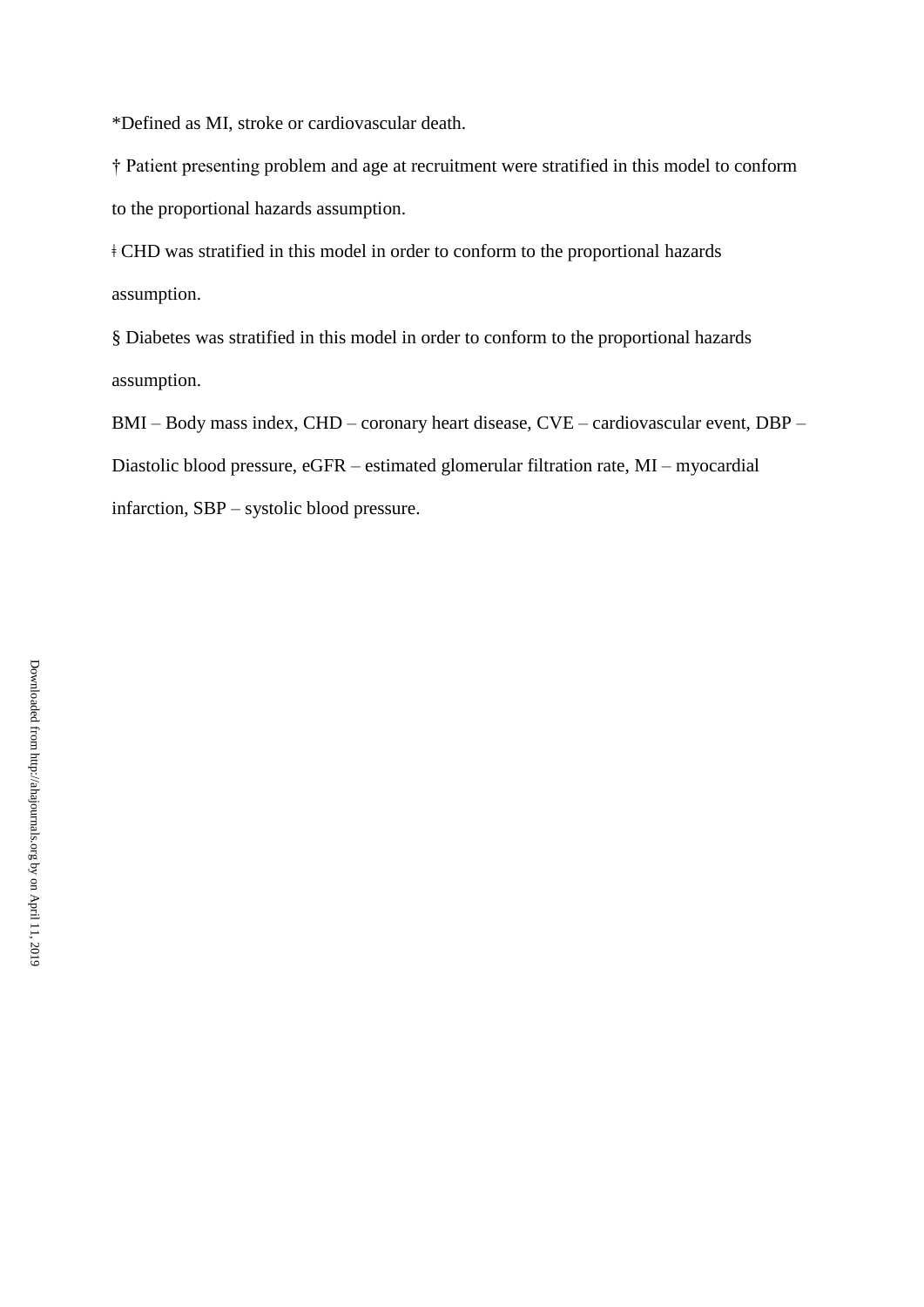**Table S2. Association of different diastolic blood pressure categories with outcome events in the whole cohort.**

| <b>Outcome</b>         | <b>DBP</b> | Whole cohort $(n = 2496)$ |           |
|------------------------|------------|---------------------------|-----------|
|                        | (mmHg)     |                           |           |
|                        |            |                           |           |
|                        |            | HR (95%CI)                | P value   |
| Major                  | $80 - 89$  | $1.00$ (ref)              | $\rm N/A$ |
| $\text{CVE*}$          | $< 80\,$   | $1.00\,$                  | 0.991     |
|                        |            | $(0.81 - 1.23)^{\dagger}$ |           |
|                        | $\geq 90$  | 0.91                      | 0.567     |
|                        |            | $(0.65 - 1.27)^{\dagger}$ |           |
| $\mathbf{M}\mathbf{I}$ | $80 - 89$  | $1.00$ (ref)              | $\rm N/A$ |
|                        | $< 80\,$   | 1.13                      | 0.431     |
|                        |            | $(0.83 - 1.53)$           |           |
|                        | $\geq 90$  | 1.08                      | 0.743     |
|                        |            | $(0.68 - 1.73)$           |           |
| <b>Stroke</b>          | $80 - 89$  | $1.00$ (ref)              | $\rm N/A$ |
|                        | $< 80\,$   | 1.06                      | 0.742     |
|                        |            | $(0.75 - 1.51)$ §         |           |
|                        | $\geq 90$  | 0.58                      | 0.109     |
|                        |            | $(0.30 - 1.13)$ §         |           |
| Cardio-vascular        | $80 - 89$  | $1.00$ (ref)              | $\rm N/A$ |
| death                  | $< 80\,$   | 0.82                      | 0.193     |
|                        |            | $(0.61 - 1.10)$           |           |
|                        | $\geq 90$  | 0.77                      | 0.299     |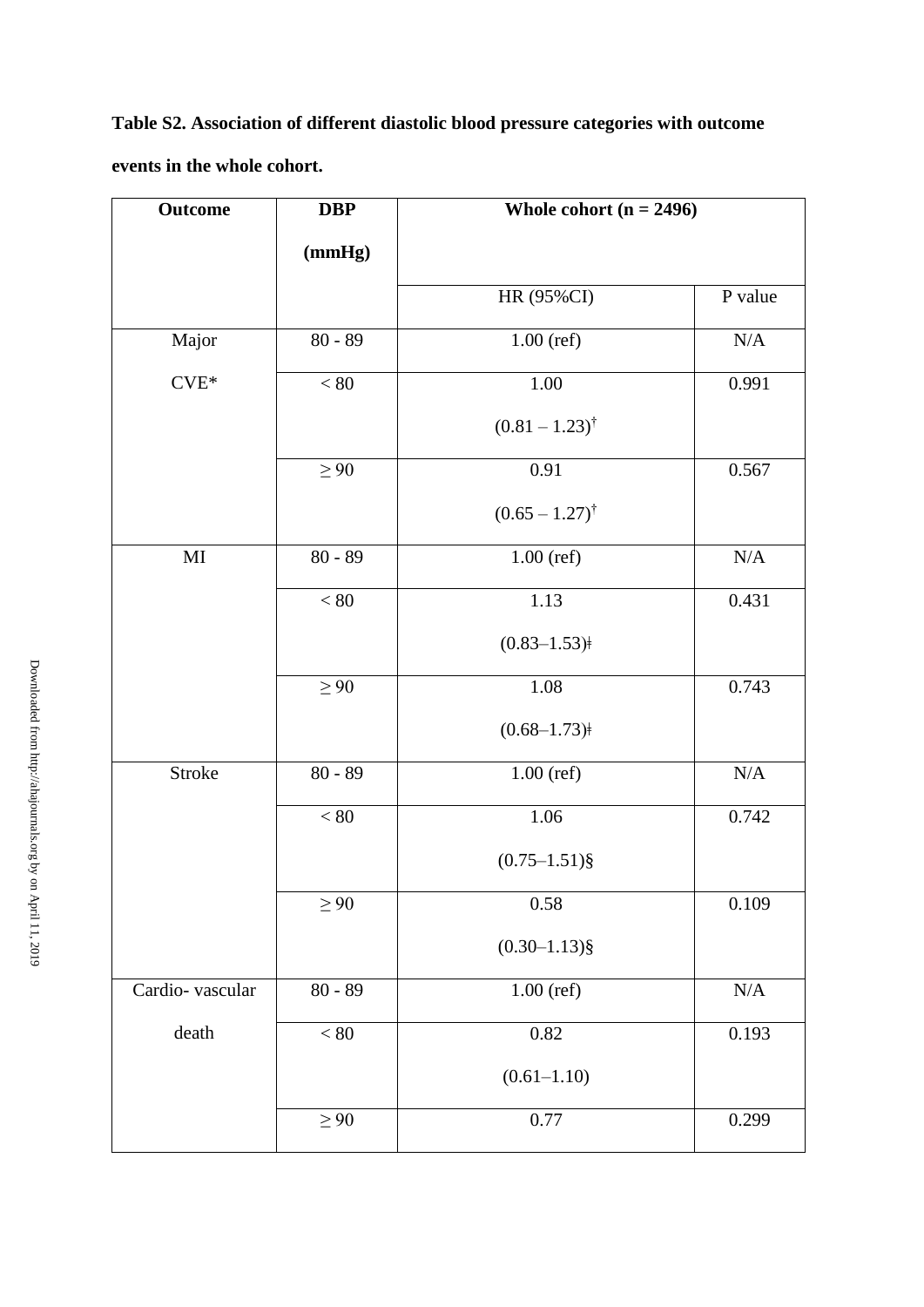|           |           | $(0.47 - 1.26)$ |       |
|-----------|-----------|-----------------|-------|
| All-cause | $80 - 89$ | $1.00$ (ref)    | N/A   |
| mortality |           |                 |       |
|           | < 80      | 0.92            | 0.444 |
|           |           | $(0.74 - 1.14)$ |       |
|           | $\geq 90$ | 0.86            | 0.413 |
|           |           | $(0.61 - 1.23)$ |       |

The results are expressed in Hazards ratio (HR) and 95% confidence interval (CI). Regression models were adjusted for age categories, sex, PAD presenting problem, smoking, diabetes,

CHD, BMI, statin and frusemide prescription.

\*Defined as MI, stroke or cardiovascular death.

† Patient presenting problem and age category were stratified in this model to conform to the proportional hazards assumption.

ǂ CHD was stratified in this model in order to conform to the proportional hazards

assumption.

§ Diabetes was stratified in this model in order to conform to the proportional hazards assumption.

BMI – Body mass index, CHD – coronary heart disease, CVE – cardiovascular event, DBP – diastolic blood pressure, MI – myocardial infarction.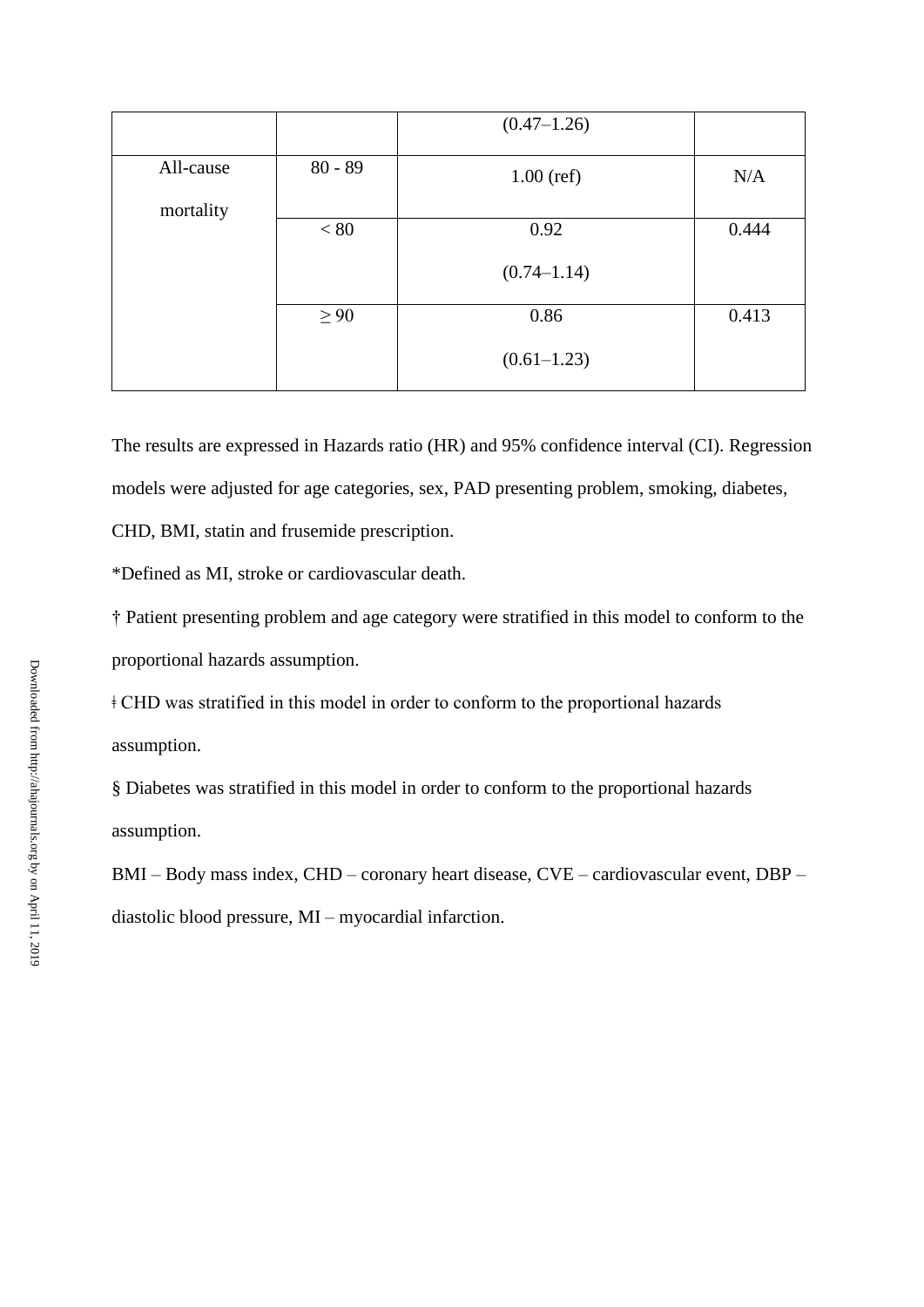**Table S3. Association of different pulse pressure categories with outcome events in the whole cohort.**

| Outcome                | $\bf PP$       | Whole cohort $(n = 2496)$ |           |
|------------------------|----------------|---------------------------|-----------|
|                        | (mmHg)         |                           |           |
|                        |                | HR (95%CI)                | P value   |
| Major                  | $54 - 68$      | $1.00$ (ref)              | $\rm N/A$ |
| $CVE^*$                | $\leq$ 53      | 0.97                      | 0.784     |
|                        |                | $(0.78 - 1.21)^{\dagger}$ |           |
|                        | $>68$          | $1.07\,$                  | 0.548     |
|                        |                | $(0.86 - 1.33)^{\dagger}$ |           |
| $\mathbf{M}\mathbf{I}$ | $54 - 68$      | $1.00$ (ref)              | $\rm N/A$ |
|                        | $\leq$ 53      | 0.90                      | 0.517     |
|                        |                | $(0.65 - 1.24)$           |           |
|                        | $>68$          | 1.13                      | 0.406     |
|                        |                | $(0.84 - 1.52)$           |           |
| <b>Stroke</b>          | $54 - 68$      | $1.00$ (ref)              | $\rm N/A$ |
|                        | $\leq 53$      | 0.93                      | 0.705     |
|                        |                | $(0.63 - 1.37)$ §         |           |
|                        | $\frac{1}{68}$ | 1.14                      | 0.470     |
|                        |                | $(0.79-1.65)\$            |           |
| Cardio-vascular        | $54 - 68$      | $1.00$ (ref)              | $\rm N/A$ |
| death                  | $\leq 53$      | 1.06                      | 0.734     |
|                        |                | $(0.77-1.46)$             |           |
|                        | $>68$          | 1.05                      | 0.778     |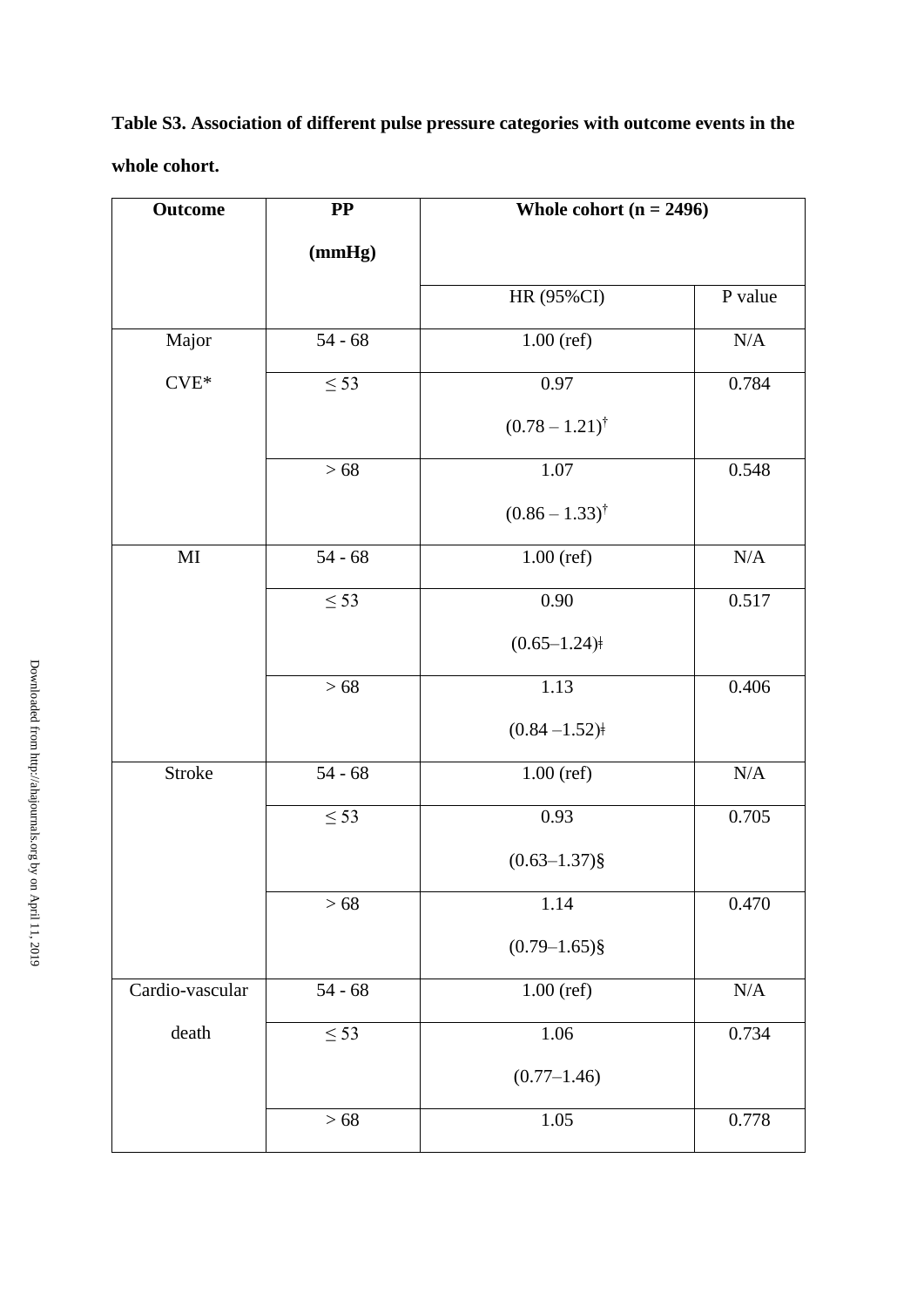|           |           | $(0.77-1.42)$   |       |
|-----------|-----------|-----------------|-------|
| All-cause | $54 - 68$ | $1.00$ (ref)    | N/A   |
| mortality |           |                 |       |
|           | $\leq$ 53 | 1.05            | 0.662 |
|           |           | $(0.84 - 1.32)$ |       |
|           | >68       | 0.97            | 0.823 |
|           |           | $(0.78 - 1.22)$ |       |

The results are expressed in Hazards ratio (HR) and 95% confidence interval (CI). Regression models were adjusted for age categories, sex, PAD presenting problem, smoking, diabetes,

CHD, BMI, statin and frusemide prescription.

\*Defined as MI, stroke or cardiovascular death.

† Patient presenting problem and age category were stratified in this model to conform to the proportional hazards assumption.

ǂ CHD and statin were stratified in this model in order to conform to the proportional hazards assumption.

§ Diabetes was stratified in this model in order to conform to the proportional hazards assumption.

BMI – Body mass index, CHD – coronary heart disease, CVE – cardiovascular event, MI – myocardial infarction, PP - pulse pressure.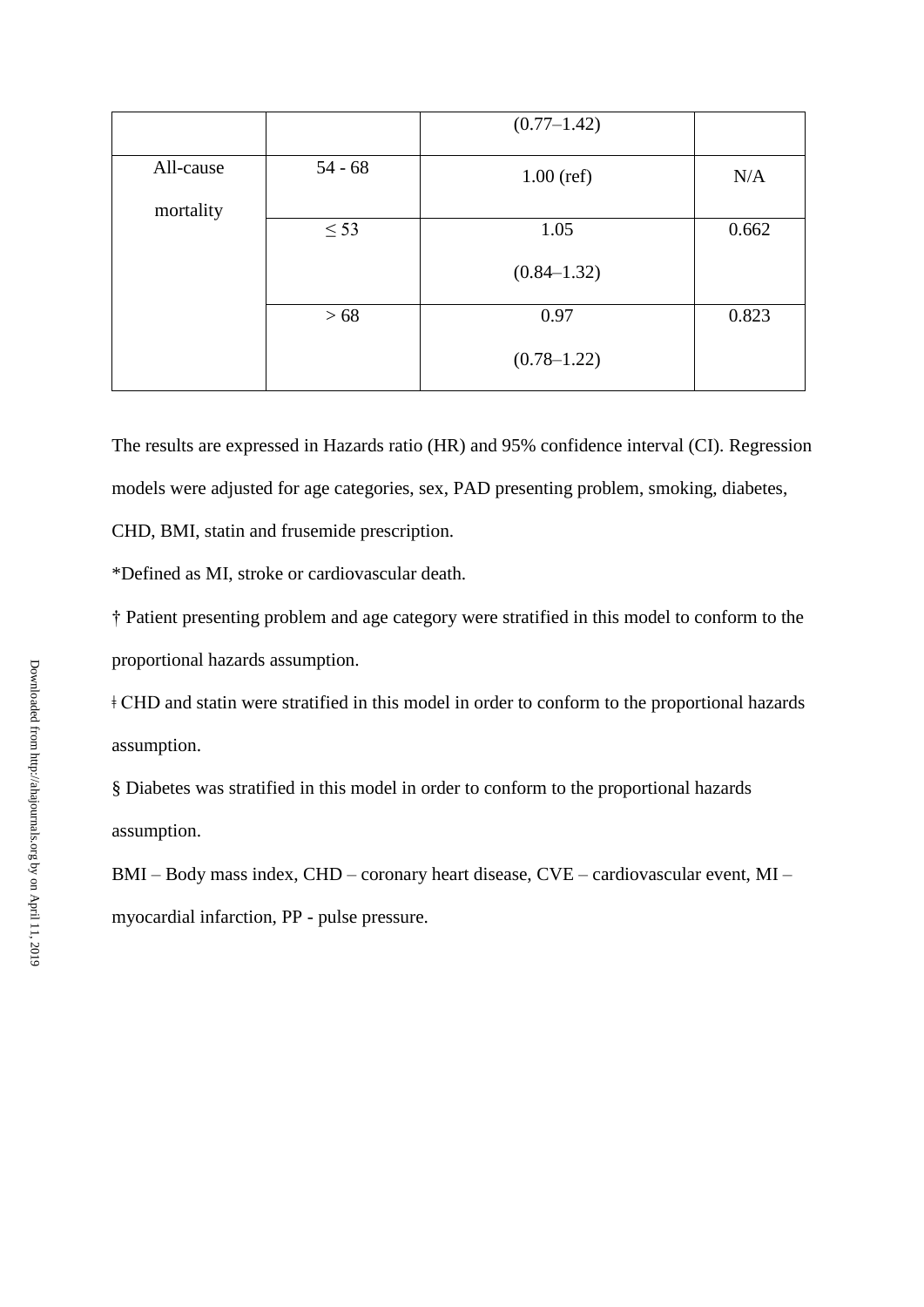**Figure S1**. **Kaplan- Meier survival curves illustrating freedom from stroke according to SBP in patients with PAD.**



The red line represents patients with SBP between 121 to 140 mmHg. The blue line represents patients with SBP >140 mmHg and green line represents patients with SBP  $\leq$  120 mmHg. Numbers below the table indicate the number of patients at risk at each time point. Differences were compared using log-rank test (p=0.52). Abbreviations: PAD – peripheral artery disease and SBP – systolic blood pressure.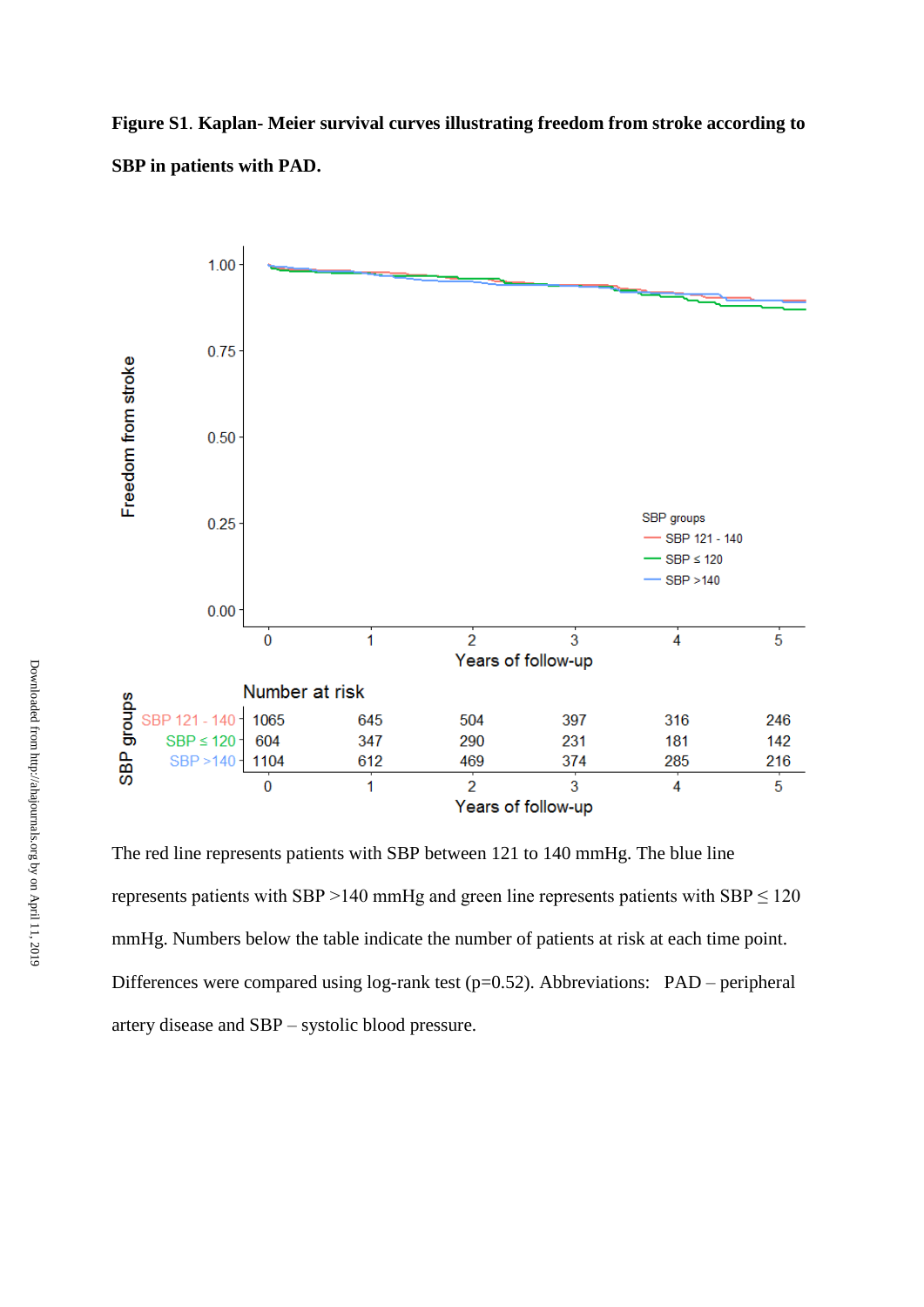



The red line represents patients with SBP between 121 to 140 mmHg. The blue line represents patients with SBP >140 mmHg and green line represents patients with SBP  $\leq$  120 mmHg. Numbers below the table indicate the number of patients at risk at each time point. Differences were compared using log-rank test (p=0.15). Abbreviations: PAD – peripheral artery disease and SBP – systolic blood pressure.